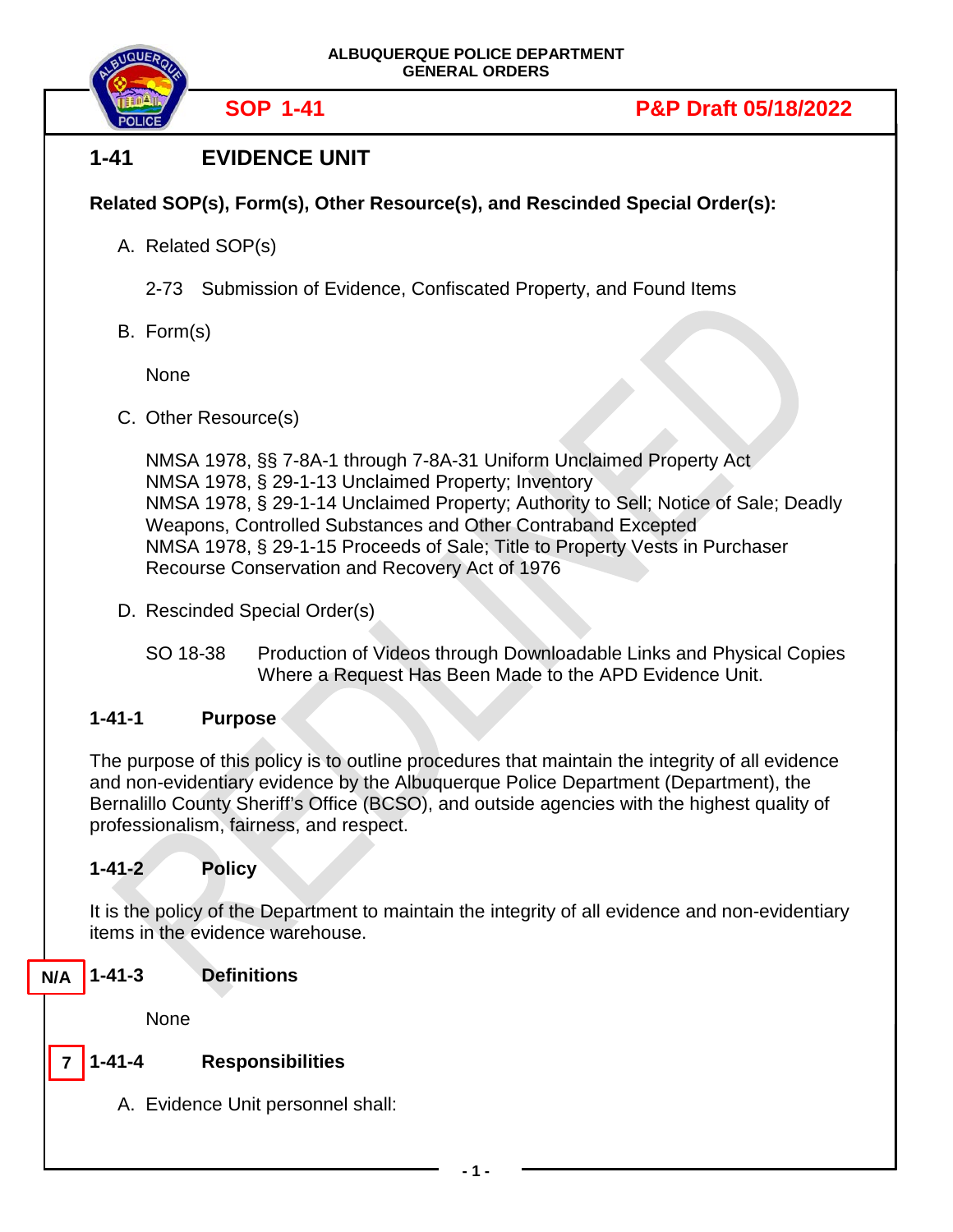|    | ALBUQUERQUE POLICE DEPARTMENT<br><b>GENERAL ORDERS</b> |  |                                                                                                                                                                                                                                                                                                   |
|----|--------------------------------------------------------|--|---------------------------------------------------------------------------------------------------------------------------------------------------------------------------------------------------------------------------------------------------------------------------------------------------|
|    |                                                        |  | <b>SOP 1-41</b><br><b>P&amp;P Draft 05/18/2022</b>                                                                                                                                                                                                                                                |
|    |                                                        |  | 1. Properly handle all evidence and non-evidentiary items within the evidence<br>warehouse;                                                                                                                                                                                                       |
|    |                                                        |  | 2. Properly research assigned cases in a timely manner;                                                                                                                                                                                                                                           |
|    |                                                        |  | 3. Provide prompt, courteous service at the evidence counter, warehouse service<br>window, and over the phone;                                                                                                                                                                                    |
|    |                                                        |  | 4. Accurately enter and update any item of evidence they process during their duties<br>into the Property Evidence Management System (PEMS) as soon as possible, but<br>no later than the end of the employee's shift; and                                                                        |
|    |                                                        |  | 5. Be responsible for the security of the evidence warehouse and all evidence and<br>non-evidentiary items.                                                                                                                                                                                       |
|    |                                                        |  | B. Evidence Unit personnel shall be the only personnel who are authorized to be in the<br>evidence warehouse during the time for which they are scheduled to work.                                                                                                                                |
|    |                                                        |  | 1. Any admittance into the warehouse without a supervisor's prior approval is grounds<br>for disciplinary action up to and including termination.                                                                                                                                                 |
|    |                                                        |  | C. Public Relations                                                                                                                                                                                                                                                                               |
|    |                                                        |  | 1. All Evidence Unit personnel shall attempt to assist client(s) in resolving any inquiry<br>before referring the client(s) to another unit or employee.                                                                                                                                          |
|    |                                                        |  | a. Evidence Unit personnel shall make every effort to assist clients who come to<br>the Evidence Unit without making an appointment in advance.<br>b. Evidence Unit personnel shall make every effort to assist clients even if they do<br>not have pertinent information, such as a case number. |
| 5. |                                                        |  | D. Security                                                                                                                                                                                                                                                                                       |
|    |                                                        |  | 1. Only authorized Evidence Unit personnel shall have unescorted access to the<br>evidence warehouse.                                                                                                                                                                                             |
|    |                                                        |  | 2. Any breach in security, such as Evidence Unit personnel or non-Evidence Unit<br>personnel in unauthorized areas, mishandling of evidence, or tampering with<br>evidence) shall be reported to an Evidence Unit supervisor immediately.                                                         |
|    |                                                        |  | a. Failure to report a breach of security as outlined in this Standard Operating<br>Procedure shall result in disciplinary action.                                                                                                                                                                |
|    |                                                        |  | 3. All Evidence Unit personnel are issued a personal locker with a key lock in the<br>locker room.                                                                                                                                                                                                |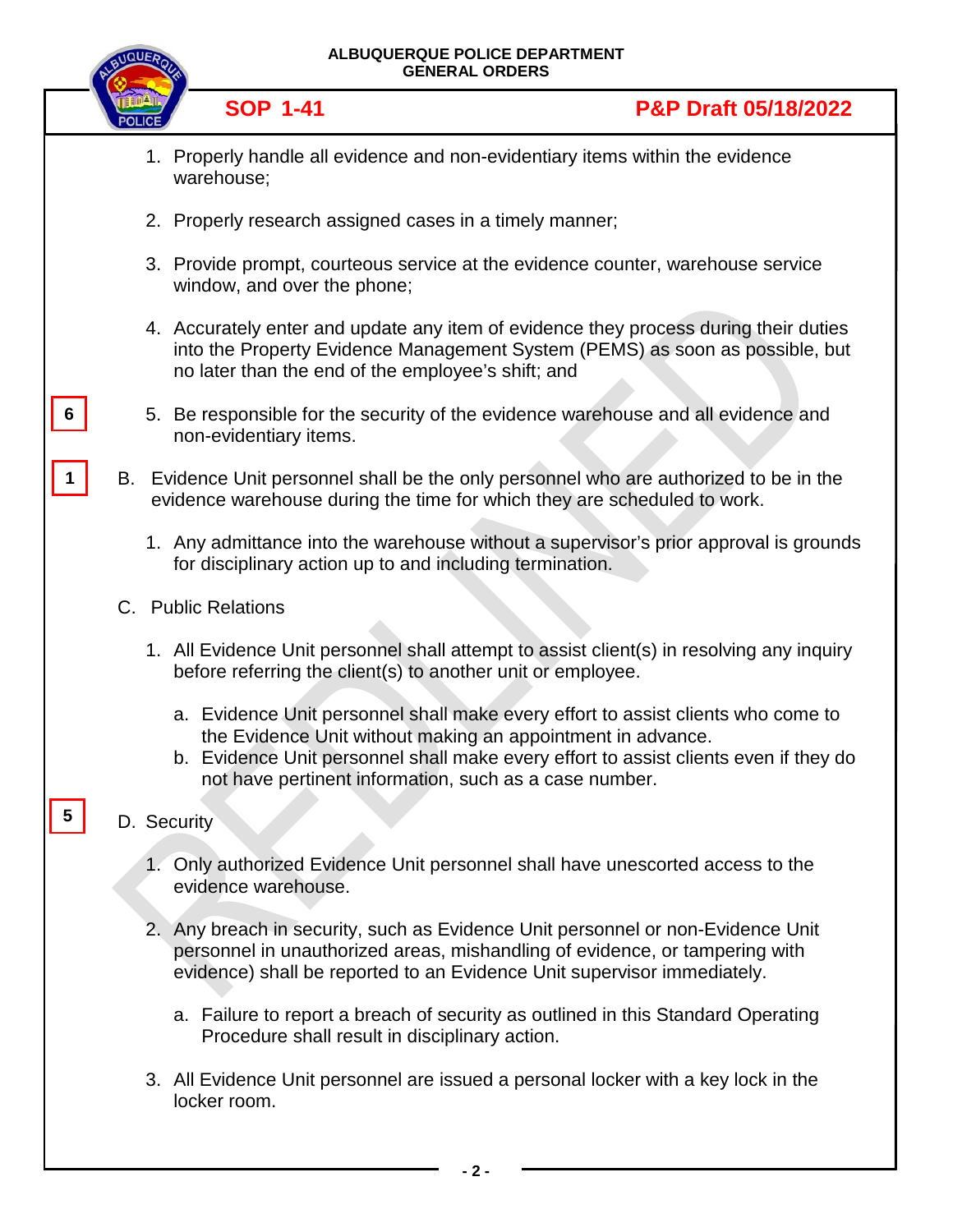

**6**

**ALBUQUERQUE POLICE DEPARTMENT**

**- 3 -**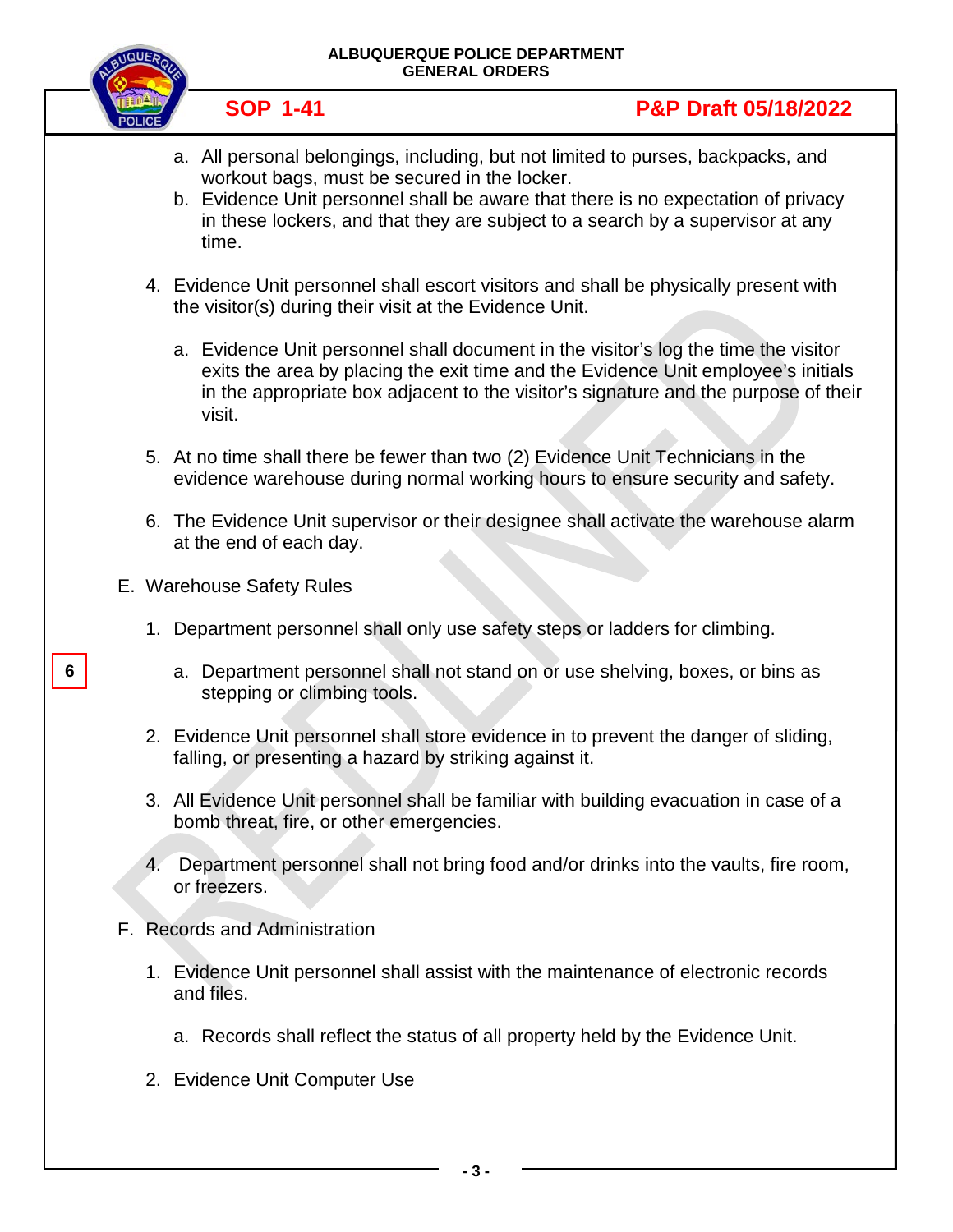

- a. Evidence Unit personnel shall use several evidence management programs to ensure that an accurate chain of custody is followed for every item of evidence through an electronic tracking system.
	- i. If the tracking system is not functioning for any reason, the Evidence Unit supervisor may authorize alternative methods of tracking evidence until the situation is resolved.
	- ii. Once the evidence management system is available, Evidence Unit personnel shall immediately enter the records into the tracking system.
- b. The property and evidence management system (PEMS) shall be used to maintain an indefinite file of approved user access and change requests.
	- i. User requests shall be forwarded to [apdevidence@cabq.gov](mailto:apdevidence@cabq.gov) via interoffice correspondence.
	- ii. The Evidence Unit supervisor or their designee shall approve user access and change requests.
- 3. Evidence Files and Logs
	- a. Evidence Unit personnel shall maintain electronic logs.
	- b. Evidence Unit personnel shall use PEMS to maintain all court orders, Brady bill checks, disposition letters, and other records relating to evidentiary and nonevidentiary items stored within the evidence warehouse.
- 4. Inventories, Inspections, and Audits
	- a. Evidence Unit personnel shall maintain an up-to-date inventory of all property held within the evidence warehouse through PEMS.
	- b. Evidence Unit personnel shall conduct periodic bin audits to ensure quality control of items stored within the bins.
		- i. The Evidence Unit supervisor shall maintain these audits.
	- c. A Department supervisor who is not routinely or directly connected to the Evidence Unit shall conduct an annual audit of the evidence stored to ensure that the Evidence Unit is maintained in a clean and orderly fashion and that the integrity of the property is being maintained.
	- d. At the direction of the Chief of Police, the Performance Metrics Unit may conduct unannounced inspections of the Evidence Unit. All Evidence Unit personnel shall fully cooperate with Performance Metrics Unit personnel.
	- e. The Evidence Unit shall call upon Performance Metrics Unit personnel to conduct any audits of evidence before disposal or destruction.
- G. Categories of Property or Evidence
	- 1. Destruction
		- a. When Department personnel tag property or evidence designated as contraband and tagged as an item to "Destroy," Evidence Unit personnel shall retain the property or evidence for a minimum of ninety (90) days before destroying it to ensure that the property does not possess evidentiary value.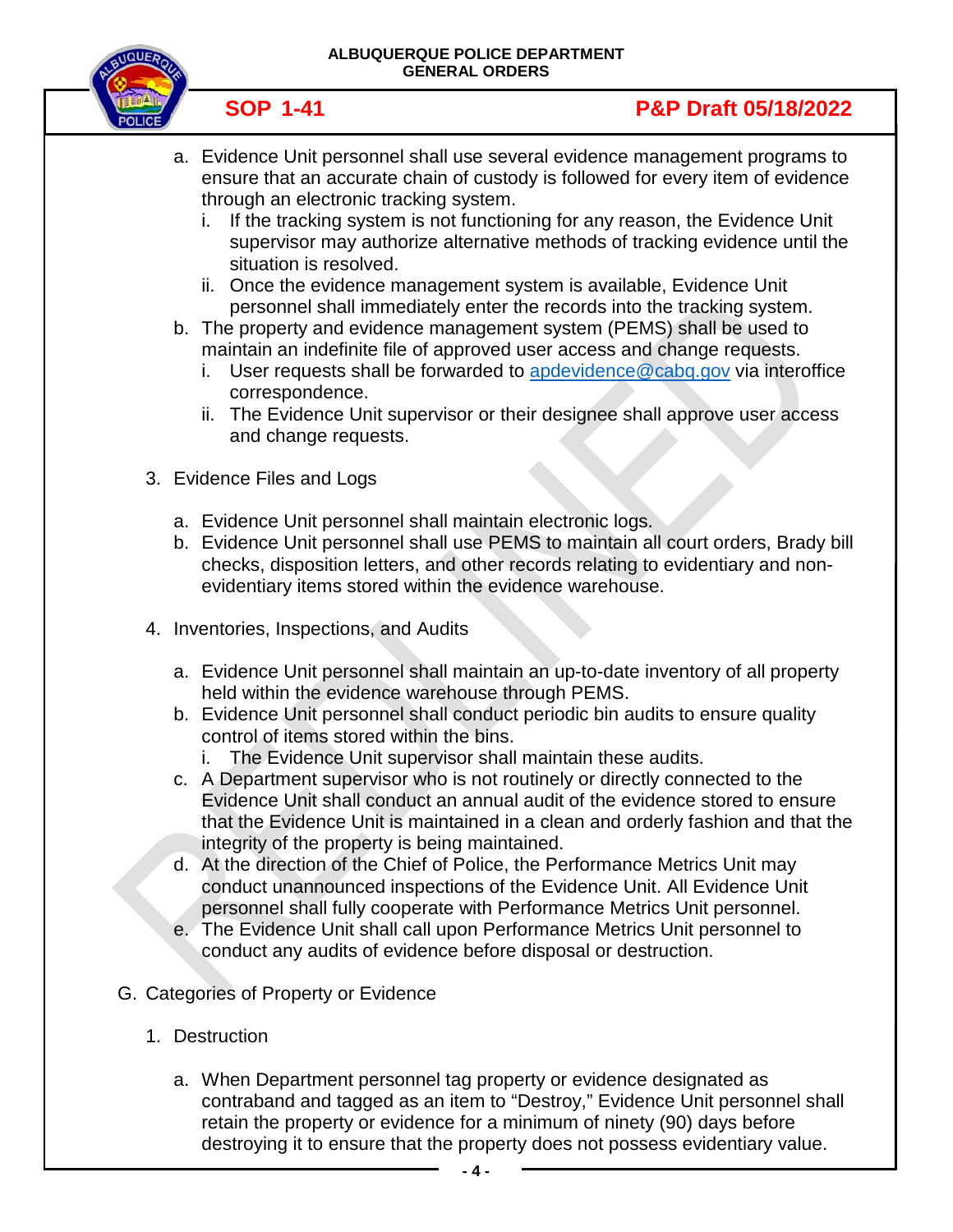



- 2. Found Items
	- a. When Department personnel tag property or evidence designated as a "Found Item," Evidence Unit personnel shall store the item for a minimum of ninety (90) days.
		- i. After the ninety (90) days, the Evidence Unit Technician shall send a letter on City of Albuquerque letterhead advising the finder that the item(s) must be claimed within ninety (90) days and that the Evidence Unit will hold the item for one-hundred and eighty (180) days.
		- ii. If the property is not claimed after one-hundred and eighty (180) days, it shall be properly disposed of, pursuant to NMSA 1978, §§ 29-1-13 through 29-1-15.
		- iii. If the property is not claimed by the owner after one-hundred and eighty (180) days, it may be released to the finder, pursuant to NMSA 1978, §§ 7- 8A-1 through 7-8A-31.
			- 1. Firearms, ammo, and contraband are exempt.
- 3. Return to Owner
	- a. When Department personnel tag property or evidence designated as a "Return to Owner" item, they shall list the owner and the owner's contact information in PEMS.
		- i. Evidence Unit personnel shall store all property that is designated as "Return to Owner" for ninety (90) days.
		- ii. Evidence Unit personnel shall send a letter on City of Albuquerque letterhead to the owner requesting that they retrieve the property.
		- iii. Evidence Unit personnel shall make every reasonable effort to contact the property owner to inform them of the property's location and the necessity to pick up property that is designated as "Return to Owner". If other means or avenues of contacting the property owner are available, Evidence Unit personnel shall attempt to contact them using those means.
			- 1. Evidence Unit personnel shall include in the notification that the property owner has ninety (90) days from the date the item was tagged to pick up their property.
			- 2. If the owner fails to retrieve their property, Evidence Unit personnel shall dispose of the property consistent with this Standard Operating Procedure (SOP) and NMSA 1978, §§ 29-1-13 through 29-1-15.
- 4. Misdemeanor/Felony Evidence

Evidence Unit personnel shall retain all property tagged as misdemeanor/felony evidence until the Evidence Unit is notified by the case agent, a designated supervisor, or the District Attorney (DA)'s Office of the completion of the case or if it has met statutory requirements.

H. Evidence Handling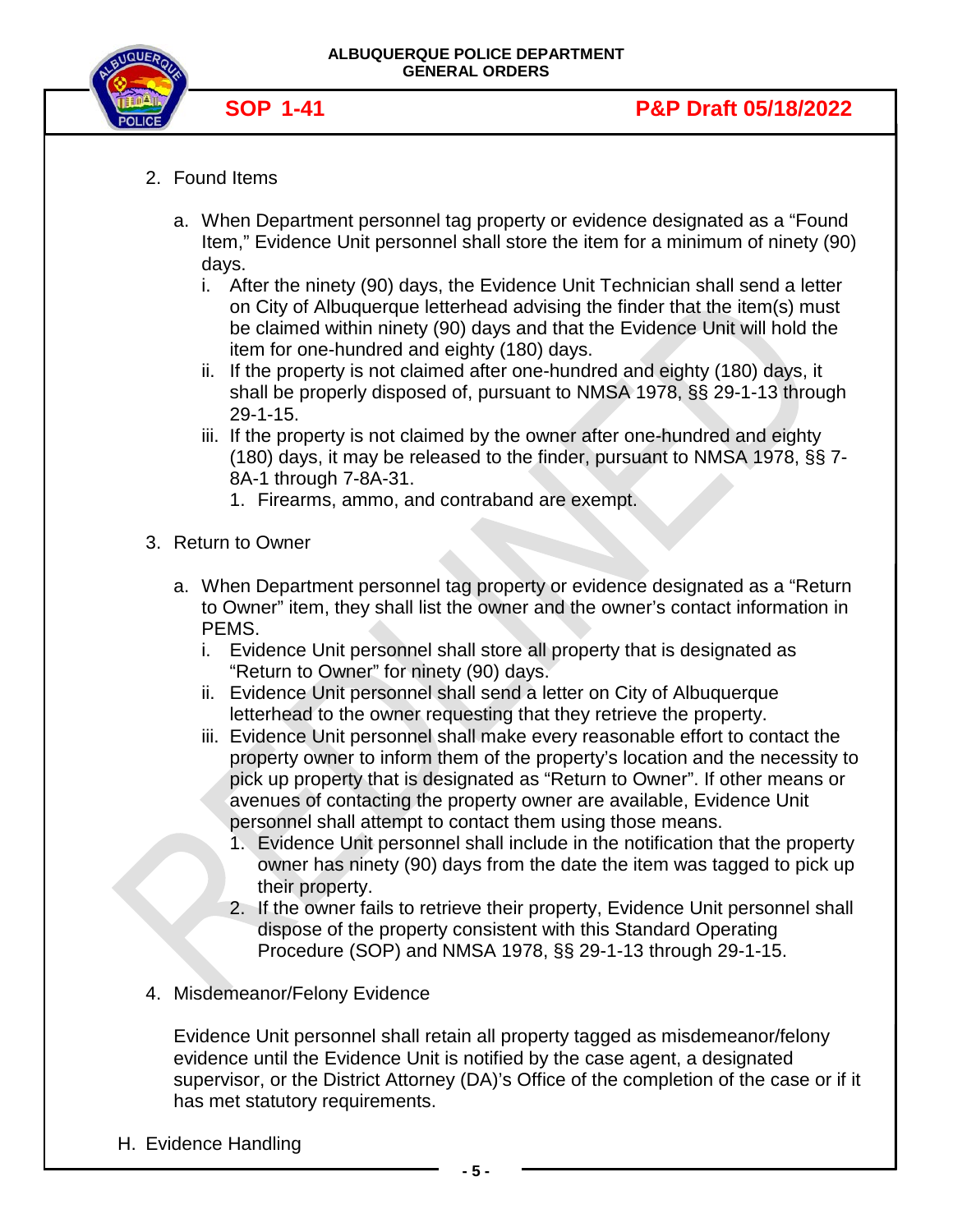|     | <b>NQUER</b> |                                                                                                                                                                                          | ALBUQUERQUE POLICE DEPARTMENT<br><b>GENERAL ORDERS</b>                                                                                                                                                                                                                                                                                                                                                                                                                                                                                                                                                                                                                                                                                                                                 |
|-----|--------------|------------------------------------------------------------------------------------------------------------------------------------------------------------------------------------------|----------------------------------------------------------------------------------------------------------------------------------------------------------------------------------------------------------------------------------------------------------------------------------------------------------------------------------------------------------------------------------------------------------------------------------------------------------------------------------------------------------------------------------------------------------------------------------------------------------------------------------------------------------------------------------------------------------------------------------------------------------------------------------------|
|     |              | <b>SOP 1-41</b>                                                                                                                                                                          | <b>P&amp;P Draft 05/18/2022</b>                                                                                                                                                                                                                                                                                                                                                                                                                                                                                                                                                                                                                                                                                                                                                        |
|     |              | 1. Packaging                                                                                                                                                                             |                                                                                                                                                                                                                                                                                                                                                                                                                                                                                                                                                                                                                                                                                                                                                                                        |
| N/A |              | sanction classifications and additional duties).<br>packaging is compromised.                                                                                                            | a. Department personnel shall package all evidence or property, consistent with<br>SOP Submission of Evidence, Confiscated Property, and Found Items (refer to<br>SOP Submission of Evidence, Confiscated Property, and Found Items for<br>b. The Evidence Unit Technician shall immediately notify a supervisor if the item's<br>The supervisor and the Evidence Unit Technician shall reseal the item, initial<br>and date the packaging, and make a notation in PEMS.<br>c. The Evidence Unit Technician shall notify their supervisor immediately and call<br>a firearms expert from the Metropolitan Forensic Science Center (MFSC) or<br>sworn personnel who are trained in the handling of a firearm to render a<br>weapon safe and/or unload the weapon if a weapon is loaded. |
|     |              | 2. Rejected Evidence                                                                                                                                                                     |                                                                                                                                                                                                                                                                                                                                                                                                                                                                                                                                                                                                                                                                                                                                                                                        |
|     |              | will be stored.<br>İ.<br>supervisor.                                                                                                                                                     | a. When Evidence Unit Technicians collect evidence or property from an off-site<br>tagging location and the items have been improperly tagged or otherwise<br>require rejection, they shall take the item to the evidence warehouse where it<br>b. Department personnel shall fix rejected evidence within five (5) working days.<br>If the employee who tagged the item fails to fix the rejected evidence within<br>five (5) days, Evidence Unit personnel shall notify the employee's immediate                                                                                                                                                                                                                                                                                     |
|     |              | 3. Storing Property                                                                                                                                                                      |                                                                                                                                                                                                                                                                                                                                                                                                                                                                                                                                                                                                                                                                                                                                                                                        |
|     |              | a. Evidence Unit personnel shall:<br>i.<br>designated areas depending on the item;<br>cash, and jewelry in their respective vaults;<br>until they are properly disposed of.<br>size; and | Take all property to the evidence warehouse where it shall be stored in<br>ii. Store items requiring extra security measures such as firearms, narcotics,<br>1. Items that require extra security measures shall remain in their vaults<br>iii. Store all other evidence or property in bins or shelf areas depending on their<br>iv. Store only authorized items outside the evidence warehouse.                                                                                                                                                                                                                                                                                                                                                                                      |
| I.  |              | <b>Releasing Evidence</b>                                                                                                                                                                |                                                                                                                                                                                                                                                                                                                                                                                                                                                                                                                                                                                                                                                                                                                                                                                        |
|     |              | the case to release or dispose of evidence.                                                                                                                                              | 1. Evidence Unit personnel shall make sure that Department personnel who inquire<br>about evidence present documentation to ensure that they have the authority over                                                                                                                                                                                                                                                                                                                                                                                                                                                                                                                                                                                                                   |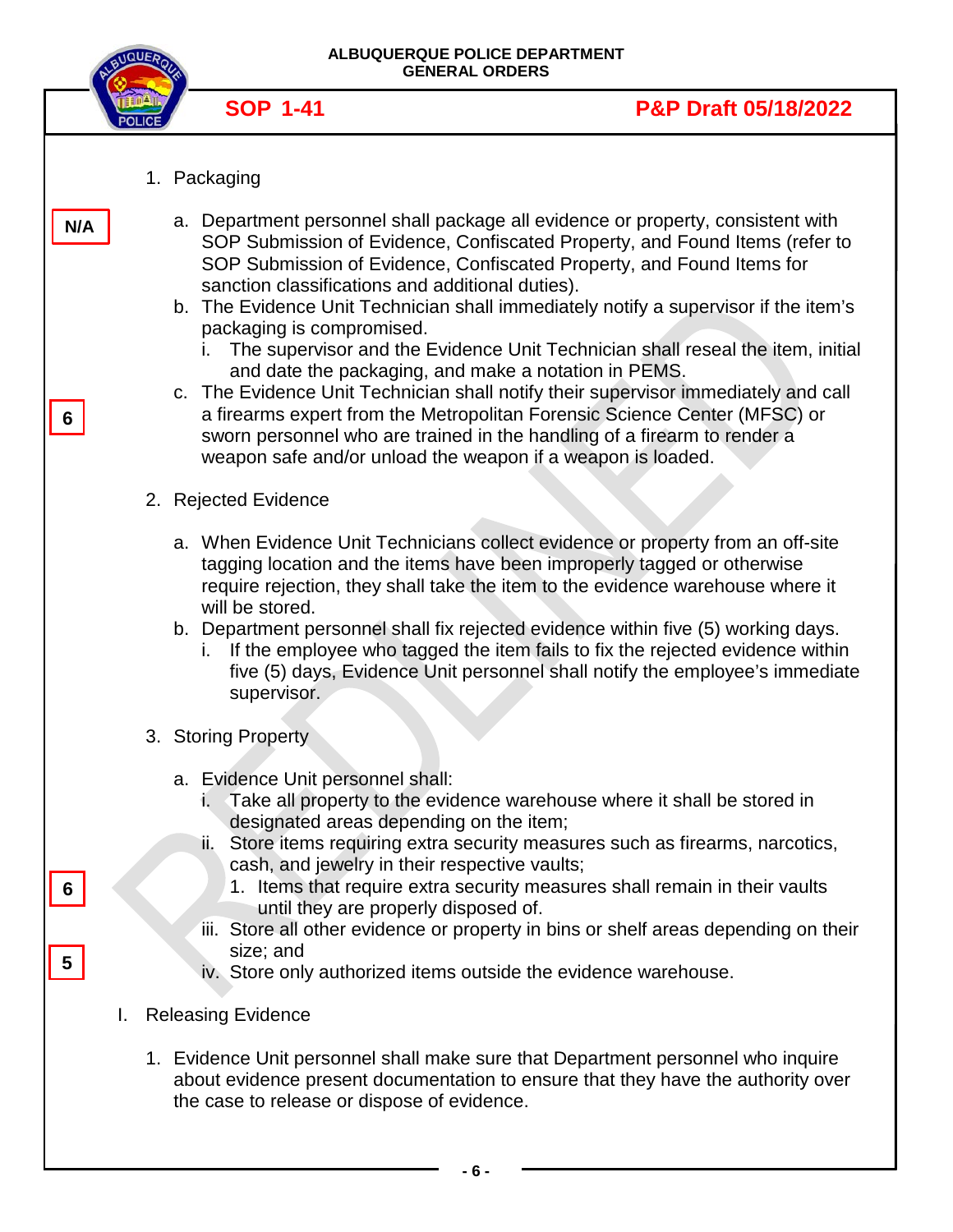|     |  | ALBUQUERQUE POLICE DEPARTMENT<br><b>GENERAL ORDERS</b>                                                                                                                                                                                                                                                                                            |
|-----|--|---------------------------------------------------------------------------------------------------------------------------------------------------------------------------------------------------------------------------------------------------------------------------------------------------------------------------------------------------|
|     |  | <b>SOP 1-41</b><br>P&P Draft 05/18/2022                                                                                                                                                                                                                                                                                                           |
|     |  | a. If the Evidence Unit Technician does not recognize the officer, they shall ask for<br>official identification.                                                                                                                                                                                                                                 |
| 6   |  | 2. Evidence Unit personnel shall only release evidence under the following<br>circumstances:                                                                                                                                                                                                                                                      |
|     |  | a. By a court order that has been signed by a judge;<br>b. By authorization of the submitting officer, investigating officer, or their<br>respective supervisor; or<br>c. By authorization of the City Attorney or the Department's legal counsel.                                                                                                |
|     |  | 3. If Evidence Unit personnel have reason to question the authenticity of a court<br>document, they shall request for the Evidence Unit supervisor or their designee to<br>review copies of the documents authorizing the release or disposition of any items<br>of evidence including, but not limited to, court orders and DA's Office letters. |
|     |  | a. Court orders shall have the case number, inventory, or amount of money to be<br>released, and the judge's signature authorizing the release.                                                                                                                                                                                                   |
|     |  | 4. Evidence Unit personnel shall capture all information about the release of evidence<br>or property in PEMS, including scanning court orders, DA's Office letters, and/or<br>the signature of the releasing person and the person receiving the item.                                                                                           |
|     |  | 5. The Evidence Unit supervisor shall respond to any questions regarding the release<br>of evidence or property.                                                                                                                                                                                                                                  |
|     |  | J. Requests for Audio/Video Copies and Reproduction                                                                                                                                                                                                                                                                                               |
|     |  | 1. All audio and video copies requests shall be submitted through the Evidence Unit<br>email at apdevidence@cabq.gov. Speed letters must be included when applicable.                                                                                                                                                                             |
|     |  | 2. Requests for copies of on-body recording device footage shall be shared via<br>Evidence.com.                                                                                                                                                                                                                                                   |
| N/A |  | 3. If requested by an authorized entity, including, but not limited to the DA, the City<br>Attorney's Office, the Civilian Police Oversight Agency (CPOA), Evidence Unit<br>personnel may modify the scheduled auto-deletion for non-evidentiary videos to<br>prevent its deletion.                                                               |
| N/A |  | 4. The disposition of evidentiary videos shall follow the same policy as other<br>evidence, consistent with SOP Collection, Submission, and Disposition of Evidence<br>and Property (refer to SOP Collection, Submission, and Disposition of Evidence for<br>sanction classifications and additional duties).                                     |
|     |  | K. Final Disposition of Property/Evidence                                                                                                                                                                                                                                                                                                         |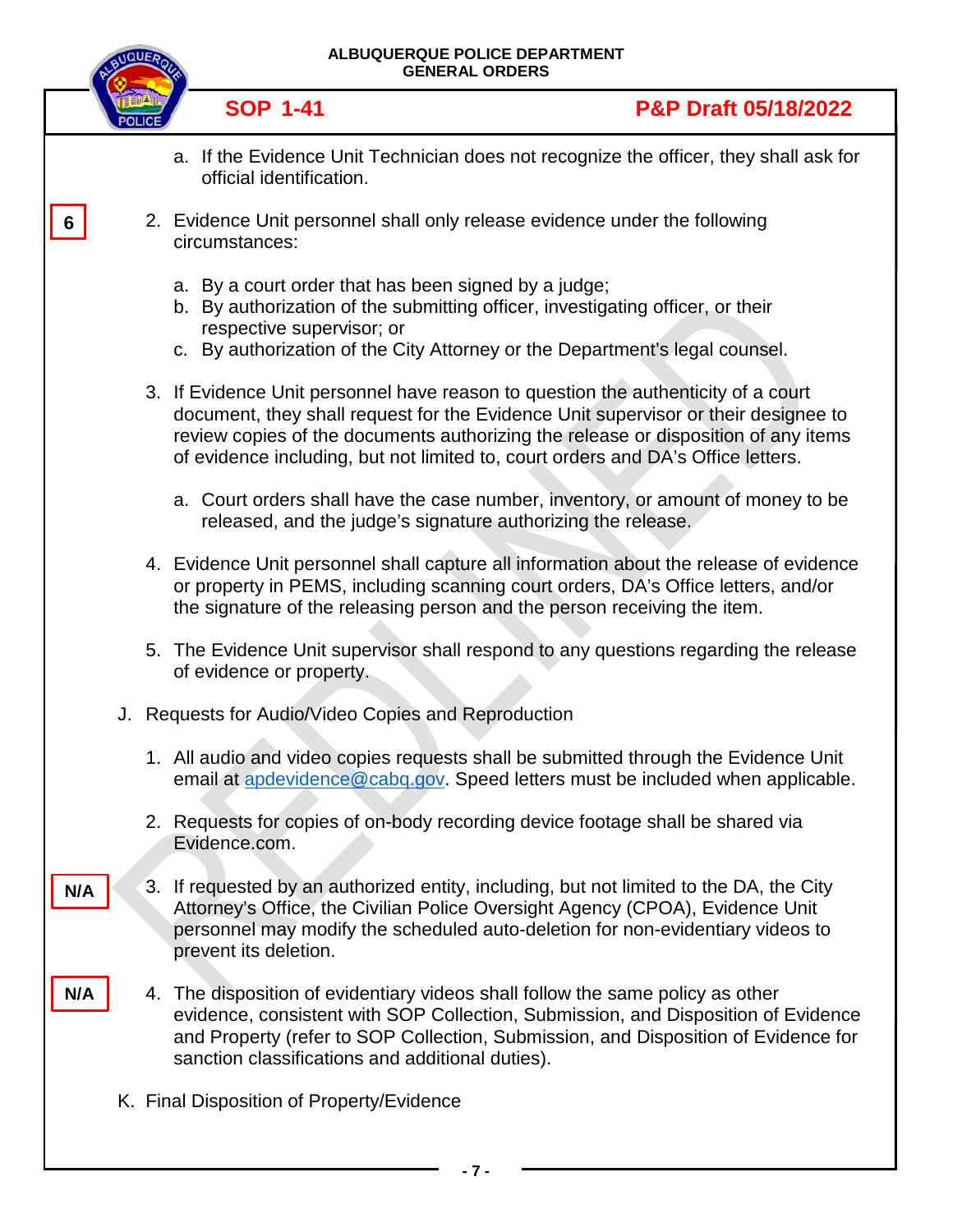

- 1. Evidence Unit personnel shall follow guidelines pursuant to NMSA 1978 §§ 29-1-13 through 29-1-15 and require written disposition authority from either the DA's Office, the City Attorney's Office, the investigating officer, a Department/Bernalillo County Sheriff's Office sergeant or above, or an Evidence Unit supervisor as appropriate before the disposition of property/evidence is held by the Department.
- 2. Evidence Unit personnel shall complete the final disposition of found, recovered, and evidentiary property as soon as possible after all legal requirements have been satisfied.
	- a. Any auction, destruction, or transfers shall be done in compliance with NMSA 1978, §§ 29-1-13 through 29-1-15.
- 3. Evidence Unit personnel shall verify the proper and legal final disposition of the items before disposing of any item in their custody.
- 4. Performance Metrics Unit personnel shall be notified and have the authority to conduct a physical inspection of the items being disposed of during the process.
	- a. Performance Metrics Unit personnel shall have the authority to stop any destruction process because of discrepancies in the evidence destruction list or with the inspection of the items.
	- b. The Evidence Unit shall be responsible for documenting all destructions/disposals and forwarding this report to the Inspections Unit.
- 5. The Evidence Unit shall not return any contraband to any party involved in the seizure of the items without proper authorization. It is the Evidence Unit's policy to dispose of these items by destroying them after obtaining a court order.
- 6. Drug lab chemicals, equipment, or biohazard items not needed for prosecution shall be disposed of, consistent with the Recourse Conservation and Recovery Act of 1976.
- 7. Weapons not claimed by or otherwise returned to the owner may be disposed of as follows:
	- a. Evidence Unit personnel shall place all weapons that are designated as usable by the MFSC in the crime lab forensic firearms armory/library for future reference and investigative purposes after obtaining a court order;
		- i. Evidence Unit personnel shall ensure that all investigative and court orders related to the weapons have been met prior to transferring the weapon.
	- b. Evidence Unit personnel shall transfer all weapons which do not meet Department standards of serviceability and are needed for ballistics information to the Firearms Unit; and
		- i. Evidence Unit personnel shall transfer the weapons after all legal requirements have been completed.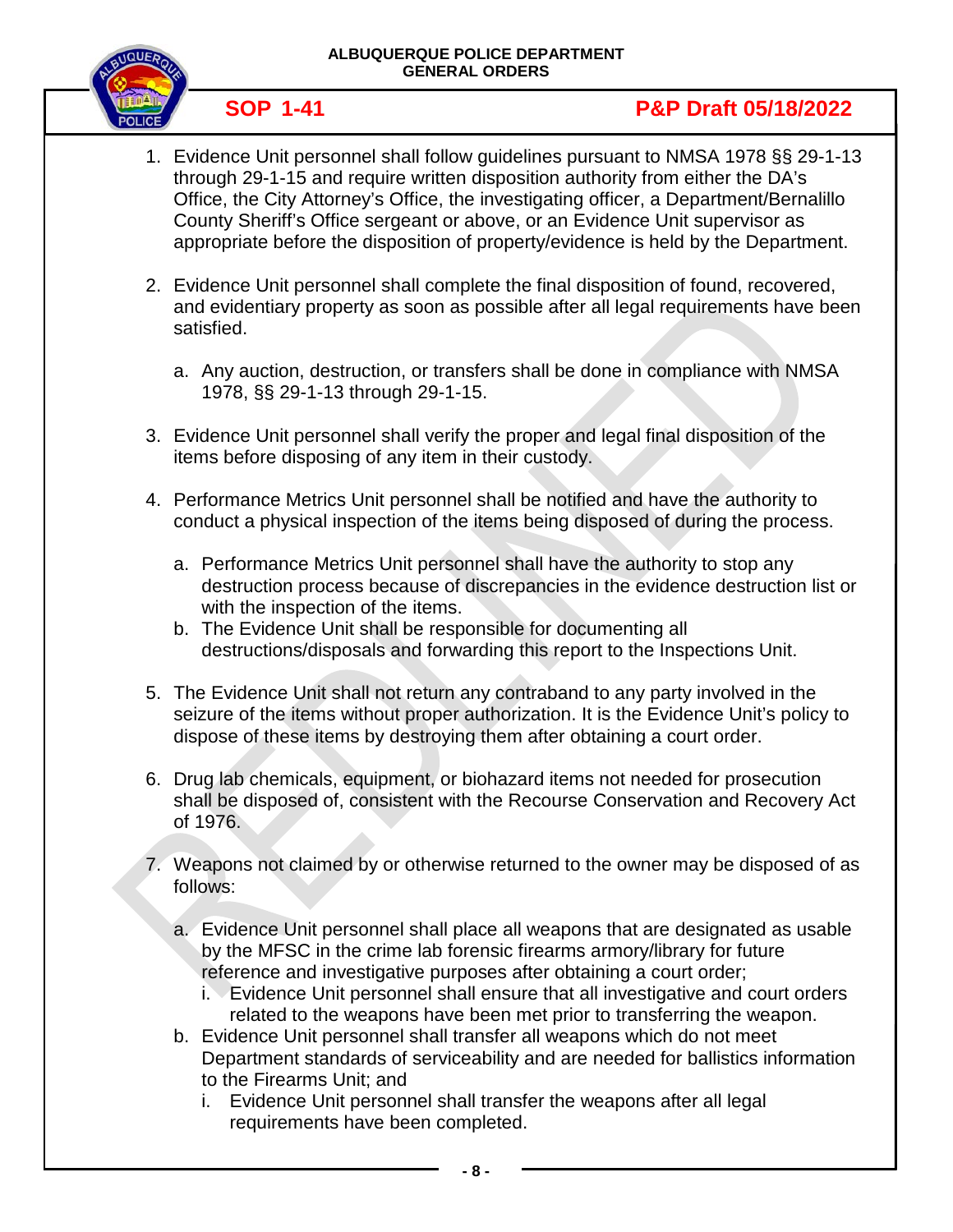



- c. Any firearm that does not fit any of the above categories shall be destroyed. This includes, but is not limited to, machine guns, sawed-off shotguns, rifles, firearms with obliterated serial numbers, and other crime-involved firearms.
- 8. Property conversion requests shall be given to the Scientific Evidence Division (SED) Commander for final approval.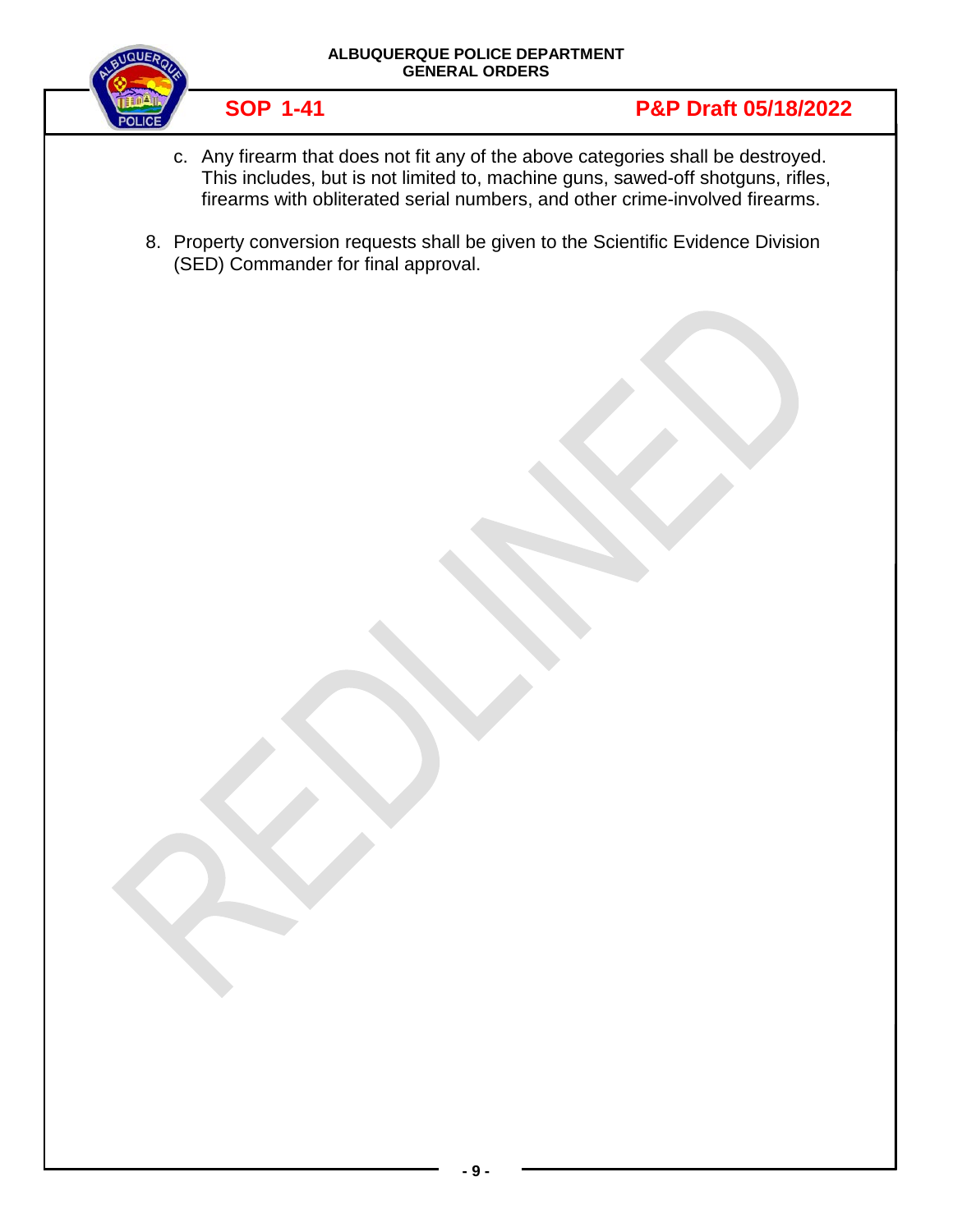

### **1-41 EVIDENCE UNIT**

#### **Related SOP(s), Form(s), Other Resource(s), and Rescinded Special Order(s):**

A. Related SOP(s)

1-87 (Currently 5-5) Scientific Evidence Division

2-9 Use of Computer Systems

2-73 Collection, Submission, and Disposition of Evidence and Submission of Evidence, Confiscated Property, and PropertyFound Items Submission of Evidence, Confiscated Property, and Found Items

B. Form(s)

None

C. Other Resource(s)

NMSA 1978, §§ 7-8A-1 through 7-8A-31 Uniform Unclaimed Property Act Recourse Conservation and Recovery Act of 1976

New Mexico State StatueNMS sections A 1978, §§ 29-1-13 Unclaimed Property; **Inventory** 

NMSA 1978, § 29-1-14 Unclaimed Property; Authority to Sell; Notice of Sale; Deadly Weapons, Controlled Substances and Other Contraband Exceptedthrough NMSA 1978, § 29-1-15 Proceeds of Sale; Title to Property Vests in Purchaser NMSA 1978Unclaimed property; inventory

Recourse Conservation and Recovery Act of 1976

NMSA 1978, §§ 7-8A-1 through 7-8A-31 Uniform Unclaimed Property Act Recourse Conservation and Recovery Act of 1976

- D. Rescinded Special Order(s)
	- SO 18-38 Production of Videos Throughthrough Downloadable Links, and Physical Copies Where a Request Has Been Made to Thethe APD Evidence Unit.

#### **1-41-1 Purpose**

The purpose of this Unit-policy is to establishoutline procedures to that maintain the integrity of all evidence and, found items, and property held for safe-keepingnone-evidentiary evidence by the Albuquerque Police Department (Department), the Bernalillo County Sheriff's Office (BCSO), and other-outside agencies with the highest quality of professionalism, fairness, and respect.

**1-41-2 Policy**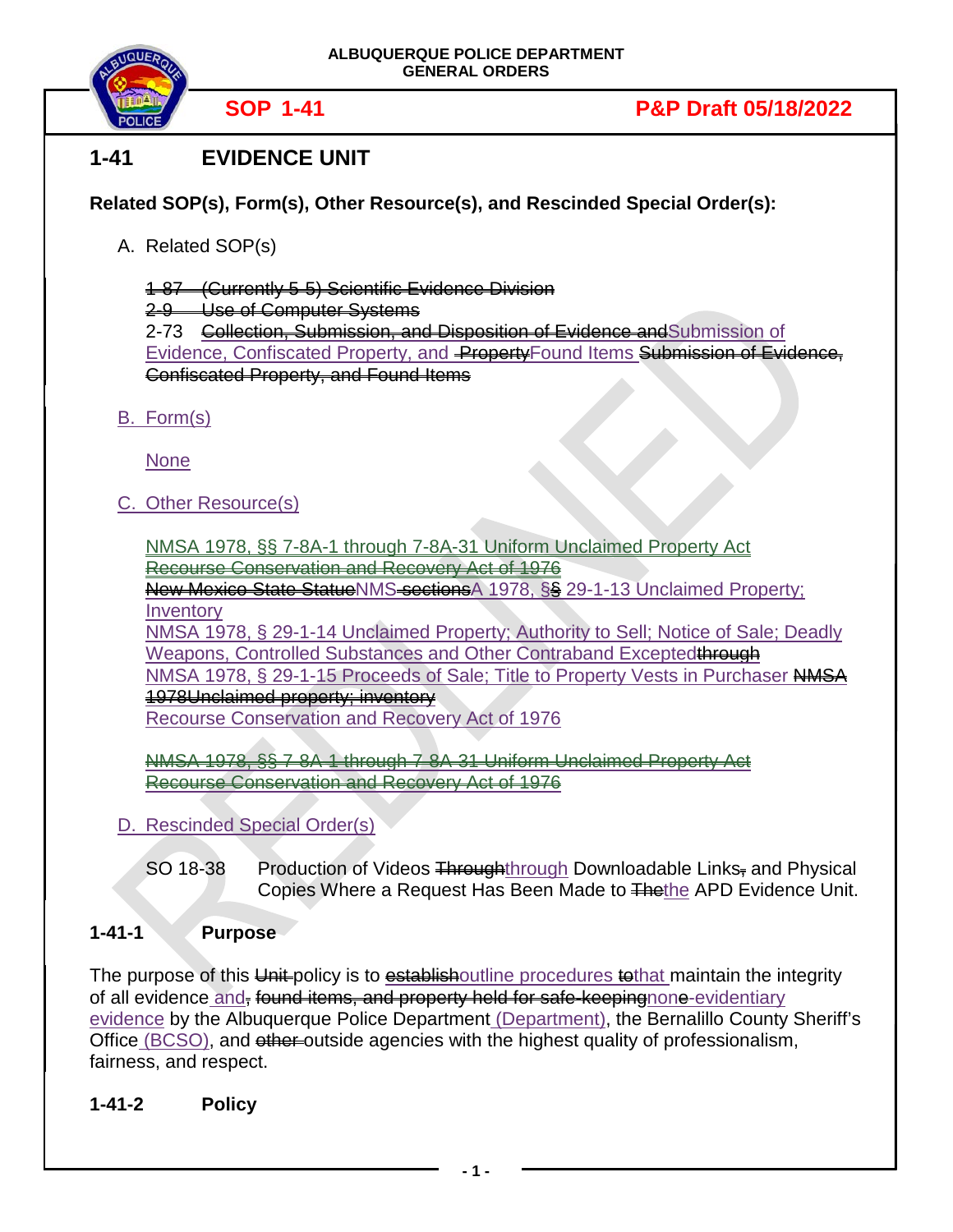| ALBUQUERQUE POLICE DEPARTMENT<br><b>GENERAL ORDERS</b>                                                                                                                                                                                                                 |                                                                                                                                                                                                                                                                    |  |  |  |
|------------------------------------------------------------------------------------------------------------------------------------------------------------------------------------------------------------------------------------------------------------------------|--------------------------------------------------------------------------------------------------------------------------------------------------------------------------------------------------------------------------------------------------------------------|--|--|--|
| <b>SOP 1-41</b>                                                                                                                                                                                                                                                        | <b>P&amp;P Draft 05/18/2022</b>                                                                                                                                                                                                                                    |  |  |  |
| that is being held for safe-keeping.                                                                                                                                                                                                                                   | It is the policy of the Albuquerque Police Department (Department) to maintain the integrity of<br>all evidence and non-evidentiary items in the evidence warehouse, found items, and property                                                                     |  |  |  |
| $1 - 41 - 3$<br><b>Definitions</b><br>N/A                                                                                                                                                                                                                              |                                                                                                                                                                                                                                                                    |  |  |  |
| <b>None</b>                                                                                                                                                                                                                                                            |                                                                                                                                                                                                                                                                    |  |  |  |
| <b>Responsibilities</b><br>l -41-4<br>7                                                                                                                                                                                                                                |                                                                                                                                                                                                                                                                    |  |  |  |
| A. Evidence Unit Ppersonnel sShall-Be Responsible for:                                                                                                                                                                                                                 |                                                                                                                                                                                                                                                                    |  |  |  |
| warehouse:                                                                                                                                                                                                                                                             | 1. <b>TPersonnel shallwill be responsible for the pProperly handling handle The proper</b><br>handling Properly handle of all items of evidence, lost and found proporty and non-<br>evidentiary and items that are being held for safekeeping within the evidence |  |  |  |
| cases in a timely manner.;                                                                                                                                                                                                                                             | 2. <b>TPersonnel shall beis also responsible for the Peroperly researching of assigned</b>                                                                                                                                                                         |  |  |  |
|                                                                                                                                                                                                                                                                        | 3. PPersonnel shallwill be responsible for providing eprompt, courteous service at the<br>evidence counter, warehouse service window, and over the phone-                                                                                                          |  |  |  |
| than the end of the employee individual's shift-; and                                                                                                                                                                                                                  | 4. APersonnel shall beis responsible for accurately entering ing-and updating-update<br>any item of evidence they process during the course of their duties into the<br>Property Evidence Management System (PEMS) as soon as possible, but no later               |  |  |  |
| 6<br>non-evidentiary items. <sup>2</sup>                                                                                                                                                                                                                               | 5. Be responsible for the security of the evidence warehouse and all evidence and                                                                                                                                                                                  |  |  |  |
| are scheduled to work. $\div$                                                                                                                                                                                                                                          | B. Evidence Unit personnel shall be the only personnel who are Only be Evidence Unit<br>personnel are oConly be Evidence Technicians Unit personnel are only authorized to<br>be in the Evidence evidence Warehouse warehouse during the time for which they       |  |  |  |
| 1. Any admittance into the warehouse without a supervisor's prior approval is grounds<br>for disciplinary action up to and including termination                                                                                                                       |                                                                                                                                                                                                                                                                    |  |  |  |
| <u>All employees of the Evidence Unit are Be All Evidence Unit personnel areBe</u><br>responsible for the Ssecurity offer the evidence warehouses and all items of evidence and<br>non-evidentiary items are the responsibility of all employees of the Evidence Unit. |                                                                                                                                                                                                                                                                    |  |  |  |
|                                                                                                                                                                                                                                                                        |                                                                                                                                                                                                                                                                    |  |  |  |
| <b>Public Relations</b><br><b>B.C.</b>                                                                                                                                                                                                                                 |                                                                                                                                                                                                                                                                    |  |  |  |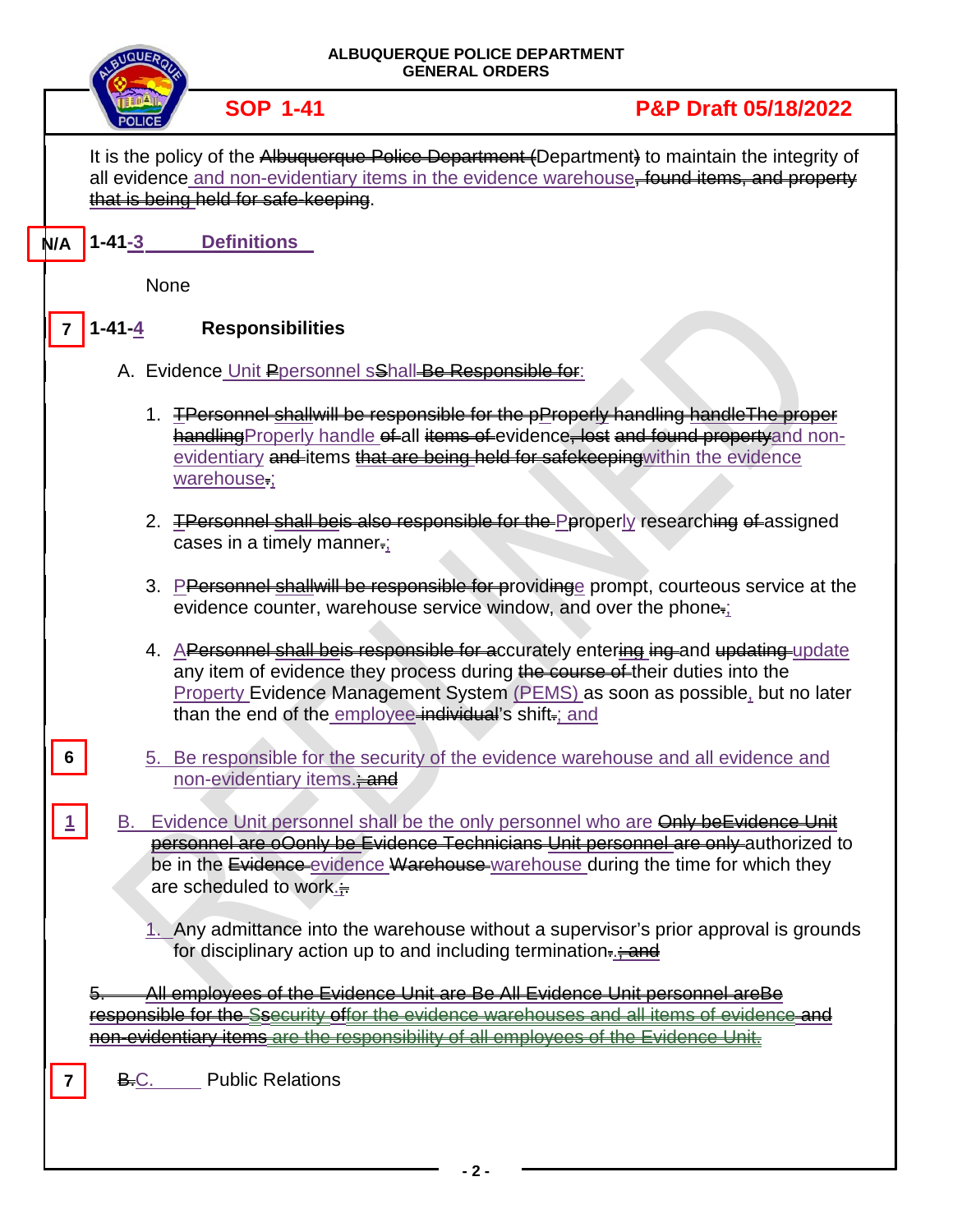|       | ALBUQUERQUE POLICE DEPARTMENT<br><b>GENERAL ORDERS</b> |                                                                                                     |                                                                                                                                                                                                                                                                                                                                                                                                       |
|-------|--------------------------------------------------------|-----------------------------------------------------------------------------------------------------|-------------------------------------------------------------------------------------------------------------------------------------------------------------------------------------------------------------------------------------------------------------------------------------------------------------------------------------------------------------------------------------------------------|
|       |                                                        | <b>SOP 1-41</b>                                                                                     | <b>P&amp;P Draft 05/18/2022</b>                                                                                                                                                                                                                                                                                                                                                                       |
|       |                                                        | individualemployee.                                                                                 | 1. All assigned Evidence Unit personnel shawill make every attempt to assist client(s)<br>in resolving any inquiry before referring the aclient( $s$ ) is directed to another unit or                                                                                                                                                                                                                 |
|       |                                                        | advance. shawill not be denied assistance.<br><del>1.</del> b.<br>case number.                      | a. Evidence Unit personnel shall make every effort to assist Additionally, eclients<br>who come to the Evidence Unit without making an advance-appointment in<br>Evidence Unit personnel shall make Eevery effort shawill be made to<br>assist them-clients even if they do not have pertinent information, such as a                                                                                 |
| $\pm$ |                                                        | personal business will be kept to an absolute minimum.                                              | <mark>nployees</mark> shall keep the use ofUtilization of City or personal phones by employees for                                                                                                                                                                                                                                                                                                    |
|       | <del>C.</del> D.                                       | Security                                                                                            |                                                                                                                                                                                                                                                                                                                                                                                                       |
|       |                                                        | Eeevidence Wwwarehouse.                                                                             | 1. Only authorized Evidence Unit personnel shawill have unescorted access to the                                                                                                                                                                                                                                                                                                                      |
|       |                                                        | Supervisor-supervisor-immediately.                                                                  | 2. Security for the evidence warehouses and all items of evidence are the<br>responsibility of all employees of the Evidence Unit. Any breach in security,<br>(i.e.such as : either eEvidence Unit employees personnel or non-evidence<br>Evidence Unit employees personnel in unauthorized areas, mishandling of<br>evidence, or te tampering with evidence) shawill be reported to an Evidence Unit |
|       |                                                        | 4.a.                                                                                                | -Failure to report a breach of security asitems described above outlined in<br>this Standard Operating Procedure shawill result in disciplinary action.                                                                                                                                                                                                                                               |
|       |                                                        |                                                                                                     | 3. All evidence employees Evidence Unit personnel shawill beare issued a personal<br>locker with a key lock in the locker room along with an issued key lock.                                                                                                                                                                                                                                         |
|       |                                                        | workout bags, + otc.) must be secured herein the locker.<br>$2$ -b.<br>by a supervisor at any time. | a. All personal belongings, including, but not limited to (purses, backpacks, and<br>Evidence Unit personnel Employees shouldshall be aware that there is<br>no expectation of privacy in these lockers, and that they are subject to a search                                                                                                                                                        |
|       |                                                        |                                                                                                     | 4. Employees Evidence Unit personnel shall escort visitors and shall be physically<br>present with the individual visitor(s) during their presence visit at the Evidence Unit.                                                                                                                                                                                                                        |
|       |                                                        | <del>3.</del> a.<br>visitor's signature and the purpose of their visit.                             | Evidence Unit personnelEmpleyees shall document jen the visitor's logs<br>the time the visitor exits the area by placing the time of exitexit time and the<br>Evidence Unit employee'si initials in the appropriate box adjacent to the                                                                                                                                                               |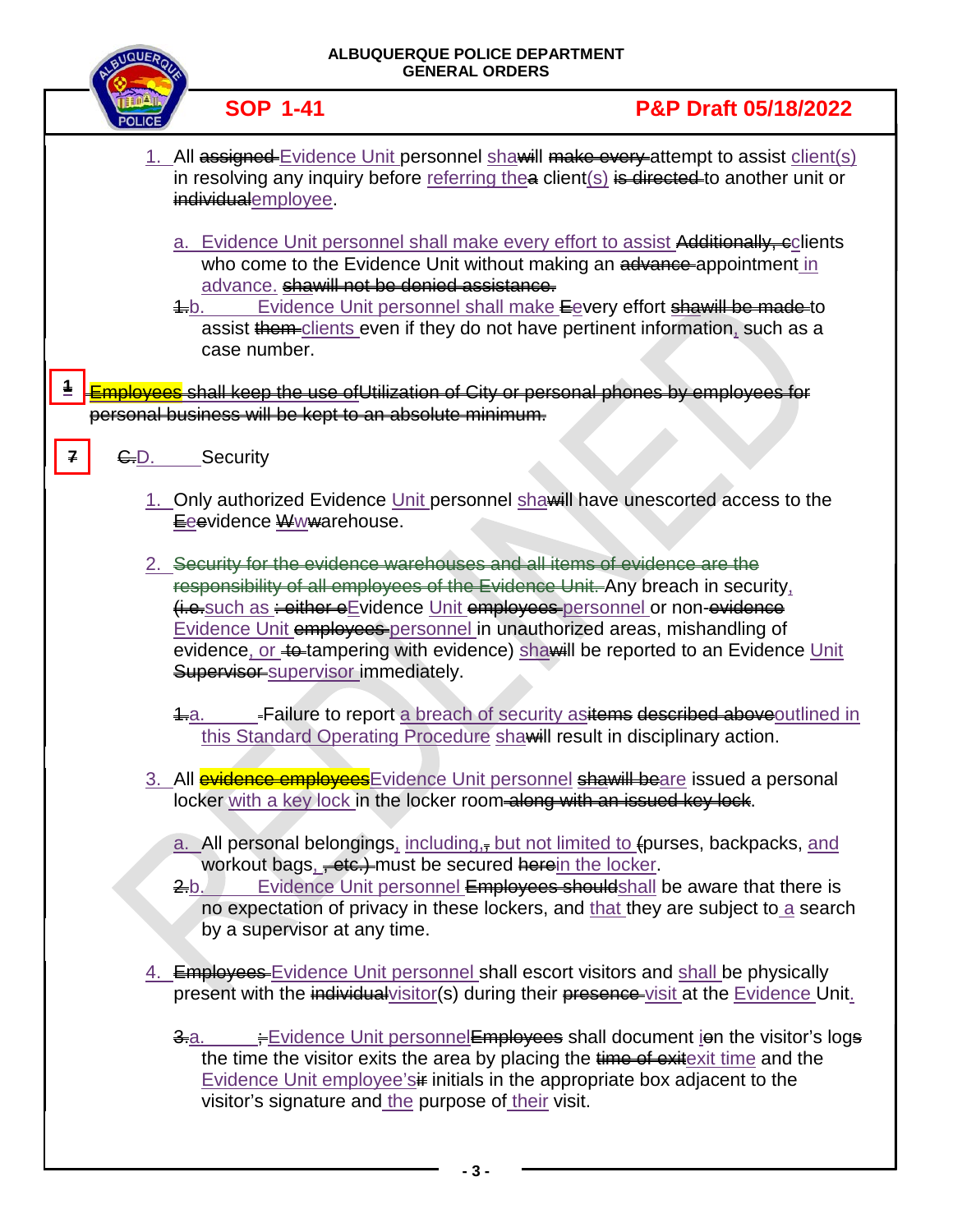|   | <b>ALBUQUERQUE POLICE DEPARTMENT</b><br><b>GENERAL ORDERS</b> |                                                                                                      |                                                                                                                                                                                                                                                                         |  |
|---|---------------------------------------------------------------|------------------------------------------------------------------------------------------------------|-------------------------------------------------------------------------------------------------------------------------------------------------------------------------------------------------------------------------------------------------------------------------|--|
|   |                                                               | <b>SOP 1-41</b>                                                                                      | <b>P&amp;P Draft 05/18/2022</b>                                                                                                                                                                                                                                         |  |
|   |                                                               | ensure security and safety.                                                                          | 4.5. At no time wil shall there be fewer than two (2) evidence Evidence Unit<br>technicians-Technicians in the evidence warehouse during normal working hours to                                                                                                        |  |
|   |                                                               |                                                                                                      | 5. Evidence Unit Personnel shawill ensure that all evidence is returned to the warehouse<br>and updated in the Evidence Management System at the end of the day.                                                                                                        |  |
|   |                                                               | alarm is to be activated at the end of each day.<br>day by the Evidence Unit Supervisor or designee. | 6. The Evidence Unit Ssupervisor or their designee shall activate the warehouse                                                                                                                                                                                         |  |
| 7 | <del>D.</del> E.                                              | <b>Warehouse Safety Rules</b>                                                                        |                                                                                                                                                                                                                                                                         |  |
|   |                                                               | for climbing.                                                                                        | 1. Department personnel shall o <b>QOnly safety step stools or ladders for climbing will</b><br>be used. EmployeesEvidence Unit personnel shawill onot stand on swivel chairs or<br>use them as stepping stools. Only uses safety steps stools or ladders shall be used |  |
| 6 |                                                               | 1-a.<br>as stepping or climbing tools. shall be used.                                                | Department personnel shall not stand on or use shelving, boxes, or bins                                                                                                                                                                                                 |  |
|   |                                                               | presenting a hazard by striking against it.                                                          | 2. Employees Evidence Unit personnel shall Evidence willshall be store evidenced in<br>such a manner, so there is no to prevent the danger from of sliding, falling, or                                                                                                 |  |
|   |                                                               |                                                                                                      | 3. All Evidence Unit personnel employees willshall be familiar with building evacuation<br>in case of a bomb threat, fire, or other emergencies.                                                                                                                        |  |
|   |                                                               |                                                                                                      | 4. EmployeesDepartment personnel are not permitted to shall not have bring food<br>and/or drinks are not permitted into the vaults, fire room, or freezers.                                                                                                             |  |
|   | <del>E.</del> F.                                              | <b>Records and Administration</b>                                                                    |                                                                                                                                                                                                                                                                         |  |
|   |                                                               | <del>General</del>                                                                                   |                                                                                                                                                                                                                                                                         |  |
|   |                                                               | electronic records and files.                                                                        | 1. Evidence Unit personnel are responsible for shall It is the responsibility of each<br>individual assigned to the Evidence Unit to assistings with in the maintenance of                                                                                              |  |
|   |                                                               |                                                                                                      | a. Records will shall reflect the status of all property held by at the Evidence Unit.                                                                                                                                                                                  |  |
|   |                                                               | 2. Evidence Unit CGeomputer uUse                                                                     |                                                                                                                                                                                                                                                                         |  |
|   |                                                               |                                                                                                      | a. The Evidence Unit personnel shall utilizes uses several elevidence<br>mManagement pPrograms to ensure that an accurate chain of custody is<br>followed for every item of evidence through an electronic tracking system.                                             |  |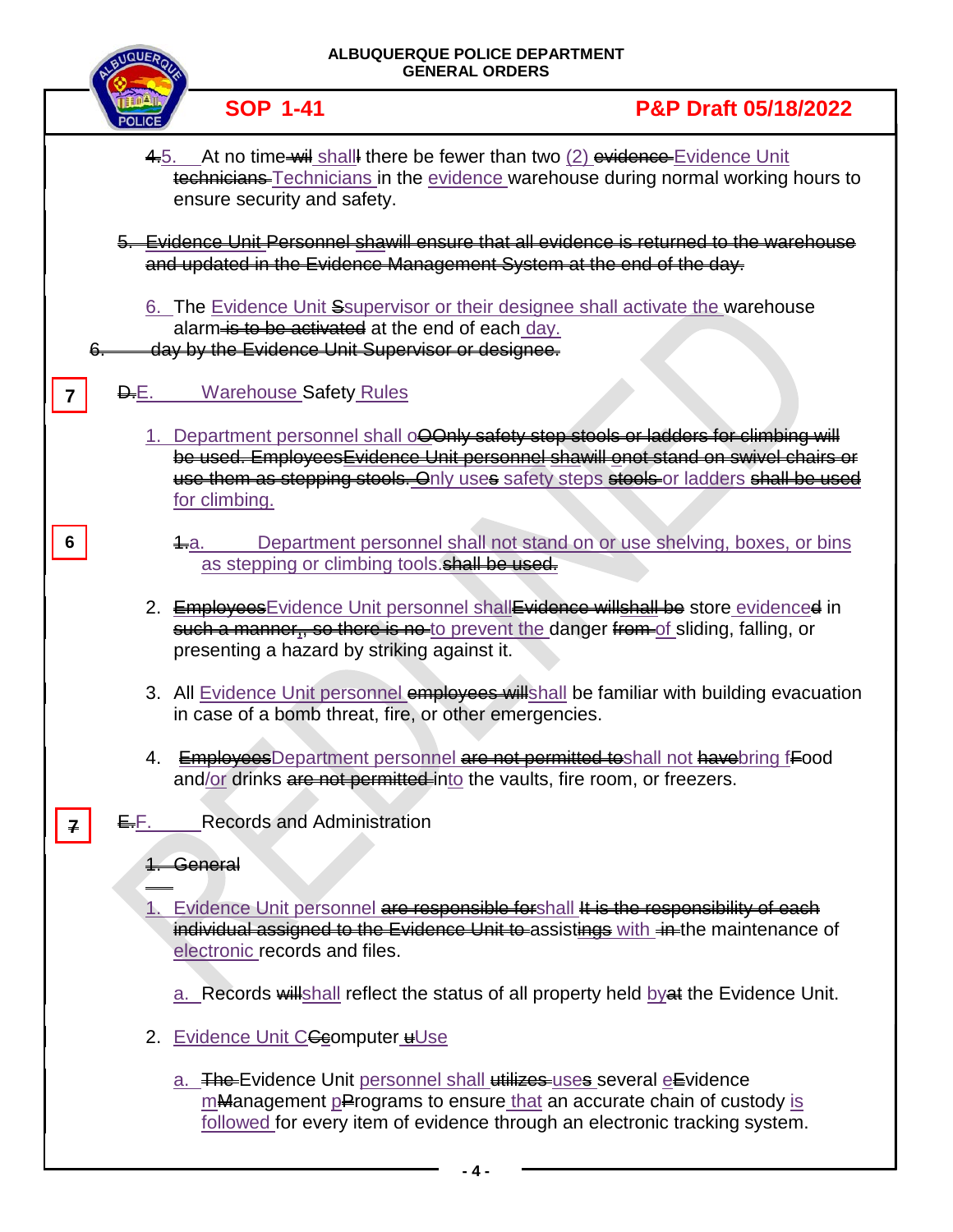

## **SOP 1-41 P&P Draft 05/18/2022**

- Should If the tracking system is not function functioning for any reason, the Evidence Unit supervisor may authorize alternative methods of tracking evidence until the situation is resolved.
- a.ii. Once the Evidence evidence Management management System system is available, Evidence Unit personnel all records willshall immediately be entered enter theose records into the tracking system.
- b. The Pperoperty and Evidence-evidence Mmmanagement software Ssystem (PEMS) – user requestshall be used to maintain an indefinite file of approved user access and /change requests.

**b.i.** User requests shall be forwarded to [apdevidence@cabq.comapdevidence@cabq.gov](mailto:apdevidence@cabq.gov) management-via interoffice correspondence. willshall be forwarded to the Evidence management via interoffice correspondence for

- e.ii. The Evidence Unit s<sup>Supervisor<sub></sub> or their designee willshall maintain an</sup> indefinite file of approved user access and *i*change requests.
- 3. Evidence Files and *ALogs* 
	- a. The Evidence Unit personnel shall maintain electronic logs.
	- b. Evidence Unit personnel shall use PEMS to maintain Aall Cceourt Ooerders, Brady Bill-bill Checkschecks, disposition letters, and any other records relating to evidentiary and non-evidentiary items stored within the Evidence UnitEeevidence Wwwarehouse willshall be maintained at the Evidence Unitwithin PEMS.
- 4. Inventories, /Inspections, and Audits
	- a. Evidence Unit personnel willshall maintain an up-to-date inventory of all property being held within the UunitEevidence Wwarehouse through the use of the Evidence Management SystemPEMS.
	- b. Evidence\_staffUnit personnel willshall conduct periodic bin audits to ensure quality control of stored items stored within the bins.

**b.i. The Evidence Unit Supervisor**-supervisor willshall maintain these audits. The Property Custodian and a designee of the Chief of Police shall complete aAn inventory/inspection of the Evidence Unit willshall take place whenever the person responsible for the Evidence Uunit is assigned to and /or transferred from the position.

- c. The inventory/inspection is to will be conducted jointly by the newly designated Property Custodian and a designee of the Chief of Police to ensure that records are correct and properly annotated.
- c. A Department supervisor who is not routinely or directly connected to the Evidence Unit shall conduct Aan annual audit of the Eevidence stored Unit willshall be conducted by a supervisor not routinely or directly connected with the Evidence Unit to ensure that the Evidence Unit is maintained in a clean and orderly fashion and that the integrity of the property is being maintained.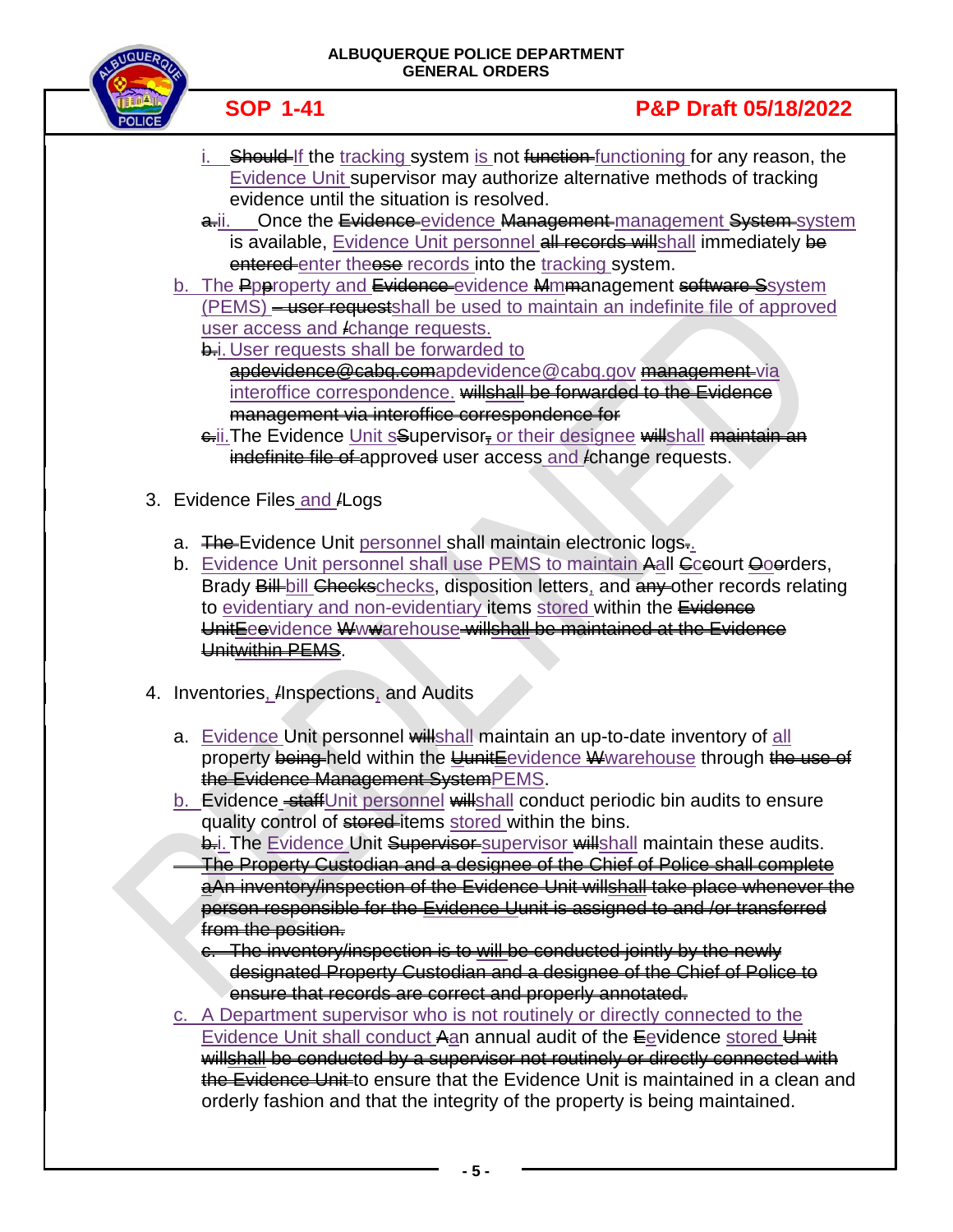|     | ALBUQUERQUE POLICE DEPARTMENT<br><b>GENERAL ORDERS</b>                                                               |                                                                                                                                                                                                                                                                                                                                                                                                                                                                                                                                                                                                                                                                                                                                                                                                                                                                                                                                                                                                                                                                                                                                                                                                                      |  |
|-----|----------------------------------------------------------------------------------------------------------------------|----------------------------------------------------------------------------------------------------------------------------------------------------------------------------------------------------------------------------------------------------------------------------------------------------------------------------------------------------------------------------------------------------------------------------------------------------------------------------------------------------------------------------------------------------------------------------------------------------------------------------------------------------------------------------------------------------------------------------------------------------------------------------------------------------------------------------------------------------------------------------------------------------------------------------------------------------------------------------------------------------------------------------------------------------------------------------------------------------------------------------------------------------------------------------------------------------------------------|--|
|     | <b>SOP 1-41</b>                                                                                                      | <b>P&amp;P Draft 05/18/2022</b>                                                                                                                                                                                                                                                                                                                                                                                                                                                                                                                                                                                                                                                                                                                                                                                                                                                                                                                                                                                                                                                                                                                                                                                      |  |
|     | Performance Metrics Unit-upon completion.<br><b>e.</b> d.<br>completely with the Performance Metrics Unit personnel. | d. The Chief of Police willshall schedule this audit. Upon completion Tthe<br>Evidence Supervisor willshall forward a copy of this audit to the<br>At the direction of the Chief of Police, the Inspections Performance<br>Metrics Unit may conduct unannounced inspections of the Evidence Unit. All<br>Evidence Unit staff memberspersonnel are expected to shall fully cooperate<br>fe. The Evidence Unit will shall call upon the Performance Metrics Unit personnels<br>to conduct any audits of evidence before disposal or destruction.                                                                                                                                                                                                                                                                                                                                                                                                                                                                                                                                                                                                                                                                       |  |
| EG. | Categories of Property or Evidence                                                                                   |                                                                                                                                                                                                                                                                                                                                                                                                                                                                                                                                                                                                                                                                                                                                                                                                                                                                                                                                                                                                                                                                                                                                                                                                                      |  |
|     | 1. Destructioney                                                                                                     |                                                                                                                                                                                                                                                                                                                                                                                                                                                                                                                                                                                                                                                                                                                                                                                                                                                                                                                                                                                                                                                                                                                                                                                                                      |  |
|     | possess is no evidentiary value toof the property.                                                                   | a. When Department personnel tag property or evidence that has been-designated<br>as "contraband " and tagged as an item to "Destroy <sub>1</sub> ," The Evidence Unit<br>personnel willshall retain the property or evidence for a minimum of ninety (90)<br>days before destruction destroying it, to ensure that there-the property does not                                                                                                                                                                                                                                                                                                                                                                                                                                                                                                                                                                                                                                                                                                                                                                                                                                                                      |  |
|     | 2. Found Items                                                                                                       |                                                                                                                                                                                                                                                                                                                                                                                                                                                                                                                                                                                                                                                                                                                                                                                                                                                                                                                                                                                                                                                                                                                                                                                                                      |  |
|     | as a "Found Item,".<br>minimum of ninety (90) days.<br>LawUniform Unclaimed Property Act.                            | a—When Department personnel tag property or evidence that has been-designated<br>ia. The The Evidence Unit personnel The item will shall be held store the item for a<br>4. <i>i.</i> If before After the ninety (90) days, the Evidence Unit <b>#HT</b> echnician will shall<br>send a letter with Department/on City of Albuquerque letterhead advising the<br><b>ewner-</b> finder that the item(s) must be claimed within ninety (90) days and<br>that the Evidence Unit will hold the item item will will be held in our<br>possession for ninety (90) one-hundred and eighty (180) days.<br>ii. If the property had not been is not claimed after ninetyone-hundred and<br>eighty (90180) days the property has not been claimed days, then it willshall<br>be properly disposed of, pursuant to as per New Mexico State NMSA 1978,<br>SS Statue sections 29-1-13 through 29-1-15 NMSA 1978.<br>iii. If the peProperty is not claimed by the owner after <b>ninety (90)</b> one-hundred<br>and eighty (180) days, it may be released to the finder, in compliance<br>withpursuant to the NMSA 1978, SS 7-8A-1 through 7-8A-31 Finders<br>1. Firearms, ammo, and contraband do not apply to this laware exempt. |  |
|     | 3. Safekeeping Return to Owner                                                                                       |                                                                                                                                                                                                                                                                                                                                                                                                                                                                                                                                                                                                                                                                                                                                                                                                                                                                                                                                                                                                                                                                                                                                                                                                                      |  |
|     | as a "Safekeeping Return to eOwner" litem, =                                                                         | a. When Department personnel tag property or evidence that has been designated                                                                                                                                                                                                                                                                                                                                                                                                                                                                                                                                                                                                                                                                                                                                                                                                                                                                                                                                                                                                                                                                                                                                       |  |

**- 6 -**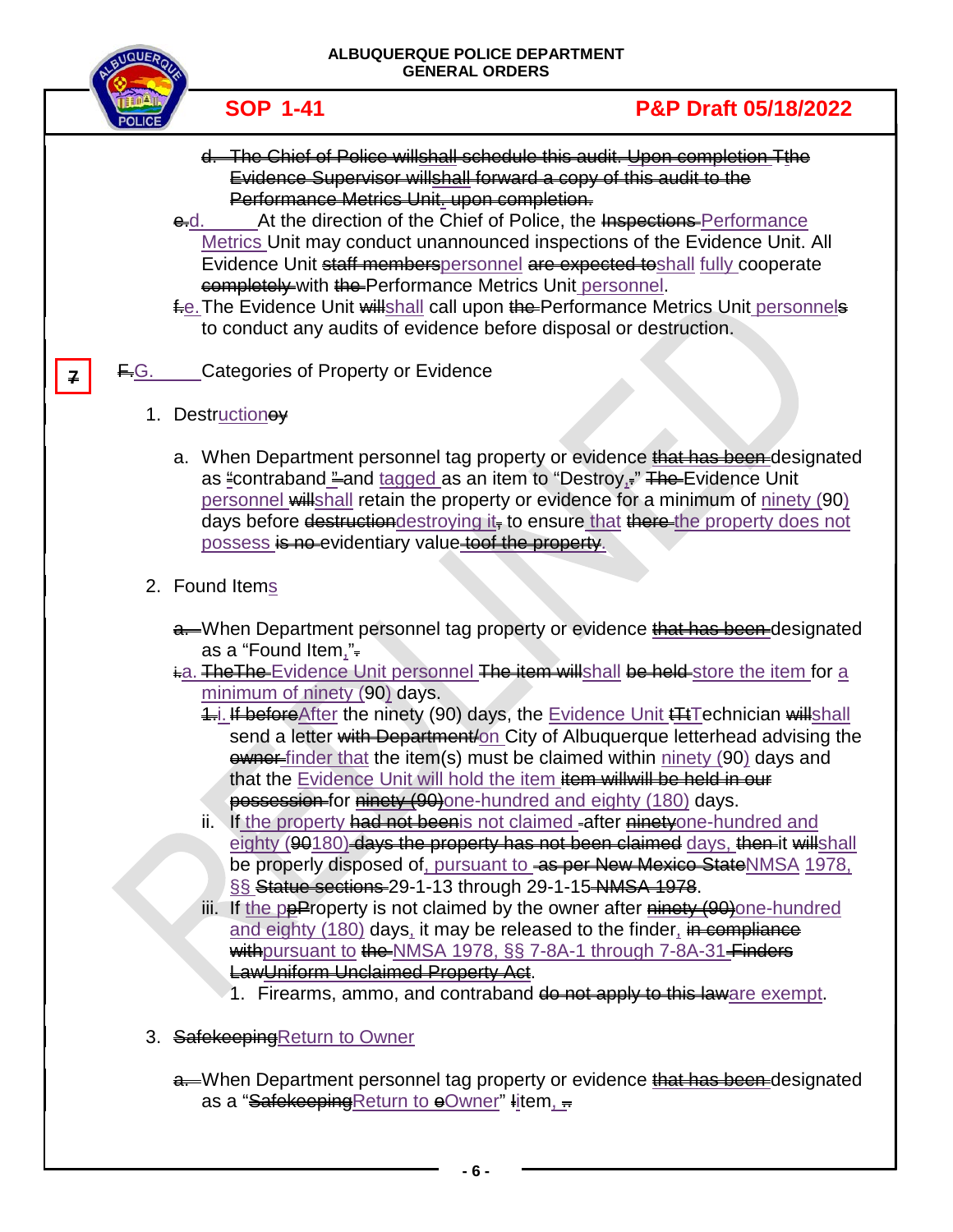

| $19-19-$                                                                                                                                                                 |
|--------------------------------------------------------------------------------------------------------------------------------------------------------------------------|
| ia. They they shall list For an item to be accepted as safekeeping return to<br><b><u>ewner-the-an</u></b> owner and the owner's contact information in the-PEMS-must be |
| listed.                                                                                                                                                                  |
| ii-i. The Evidence Unit personnel shall store Aall items property that is held for                                                                                       |
| designated as "safekeeping FReturn to eOwner" willshall be held for ninety                                                                                               |
| $(90)$ days.                                                                                                                                                             |
| When the item is submitted, Evidence Unit personnel shall send a letter<br><del>iii.</del> ii.                                                                           |
| with on DepartmentAPD/City of Albuquerque letterhead shall be sent to the<br>owner requesting that they retrieve the item(s)-property.                                   |
| it iii. Evidence Unit personnel shall make Eevery reasonable effort should be                                                                                            |
| $\frac{1}{2}$ made-to contact the ewner of the property <sub><sup><math>\frac{1}{2}</math></sup> owner to inform them of the</sub>                                       |
| items-property's location and the necessity to pick -up the "safekeeping"                                                                                                |
| return to owner" items" property that is designated as "Return to Owner". If                                                                                             |
| other means or avenues of contacting the property owner are available,                                                                                                   |
| <b>Ddepartment</b> Evidence Unit personnel personnel shouldall attempt to contact                                                                                        |
| the ownersthem using by those means.<br>1. Evidence Unit personnel shall include lin the notification, notification, that                                                |
| the ewner of the property owner shall be givenhas ninety (90) days from                                                                                                  |
| the date the item was tagged in which to pick_up their property.                                                                                                         |
| If the owner fails to retrieve their property, Evidence Unit<br>$\star$ 2.                                                                                               |
| personnel shall the proporty shall be disposed of the property consistent                                                                                                |
| with this Standard Operating Procedure (policy SOP) and per New                                                                                                          |
| Mexico State Statue NMSA 1978, SSections 29-1-13 through 29-1-15<br>Unclaimed property; inventory NMSA 1978.                                                             |
|                                                                                                                                                                          |
| 4. Misdemeanor=/-Felony Evidence                                                                                                                                         |
| a. The Evidence Unit personnel shall retain Aall items property tagged as a                                                                                              |
| misdemeanor/felony evidence shall be retained until such time the Evidence Unit                                                                                          |
| has isbeen notified by the case agent, a designated supervisor, or the District                                                                                          |
| Attorney (DA)'s $\Theta$ Office as toof the completion of the case, or if it has met statutory                                                                           |
| requirements.                                                                                                                                                            |
| <b>Evidence Handling</b><br>7<br><del>G.</del> H.                                                                                                                        |
| Packaging<br>1.                                                                                                                                                          |
| a. Department personnel shall package all evidence or property, All items being<br>N/A                                                                                   |
| taken into the Evidence Unit shall be packaged according to consistent with                                                                                              |
| SOP -Submission of Evidence, Confiscated Property, and Found                                                                                                             |
| ItemsCollection, Submission, and Disposition of Evidence and Property (refer to                                                                                          |
| SOP Submission of Evidence, Confiscated Property, and Found Items for                                                                                                    |
| sanction classifications and additional duties).<br>b. The Evidence Unit Technician shall immediately notify a supervisore if Should                                     |
| any the item's packaging is becomes compromised, a supervisor shall be                                                                                                   |
| notified immediately.                                                                                                                                                    |
|                                                                                                                                                                          |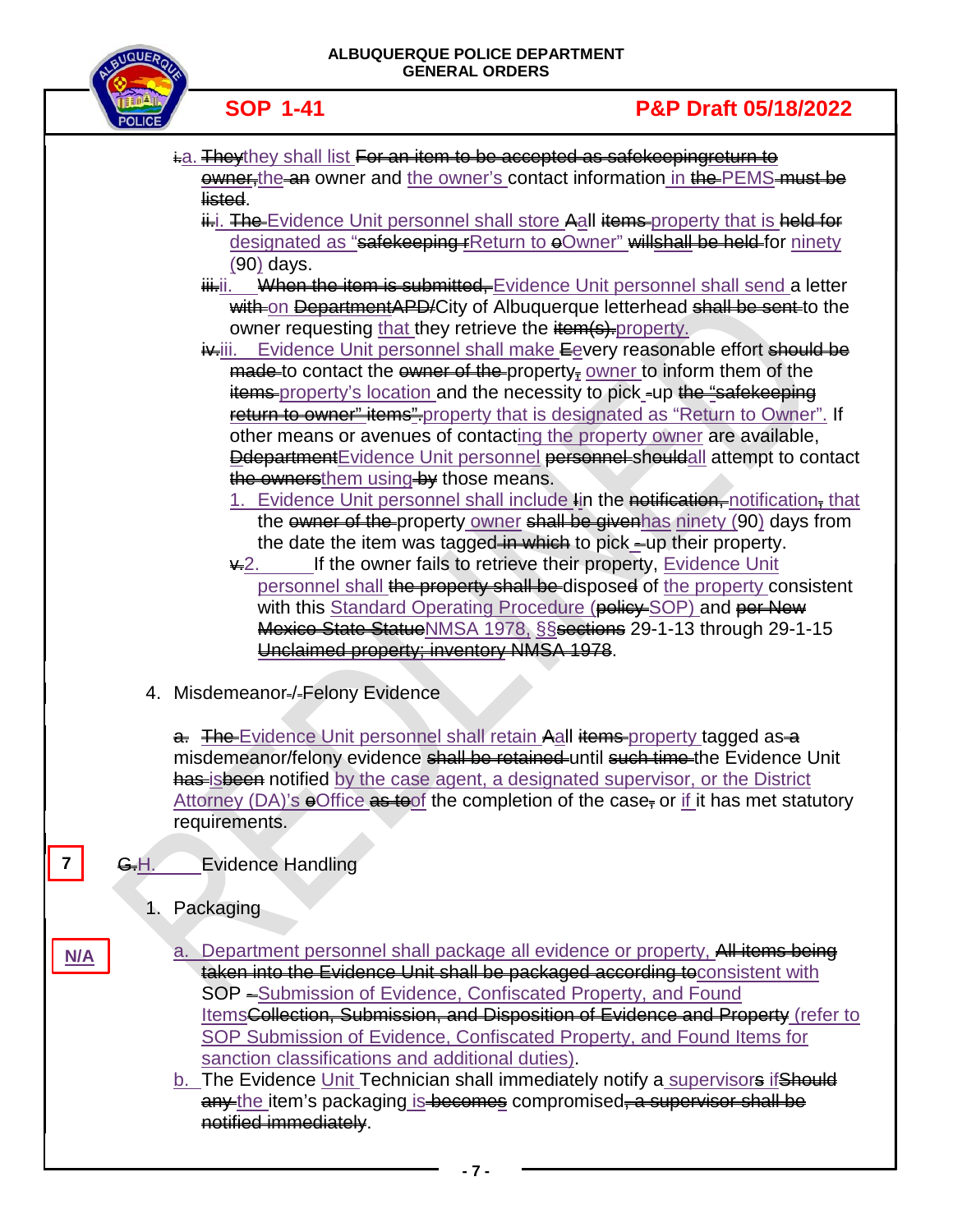|                 |             | ALBUQUERQUE POLICE DEPARTMENT<br><b>GENERAL ORDERS</b>        |                                                                                                                                                                                                                                                                                                                                                                                                                                                                                                                                                                                     |  |
|-----------------|-------------|---------------------------------------------------------------|-------------------------------------------------------------------------------------------------------------------------------------------------------------------------------------------------------------------------------------------------------------------------------------------------------------------------------------------------------------------------------------------------------------------------------------------------------------------------------------------------------------------------------------------------------------------------------------|--|
|                 |             | <b>SOP 1-41</b>                                               | <b>P&amp;P Draft 05/18/2022</b>                                                                                                                                                                                                                                                                                                                                                                                                                                                                                                                                                     |  |
| 6               |             | i.<br>Management SystemPEMS.<br>weapon is found to be loaded. | -The supervisor and the Evidence Unit Technician shall reseal the item,<br>initial and date the packaging, and make a notation in the Evidence<br>c. If a weapon is found to be loaded $T$ , the Evidence Unit Technician shall notify<br>their supervisor immediately and call a firearms expert from the Metropolitan<br>Forensic Science Center (MFSC) lab or sworn personnel who are trained in the<br>handling of a firearm to render a weapon safe and/or unload the weapon <sub><math>\frac{\pi}{2}</math></sub> if a<br>b. A supervisor shall also be notified immediately. |  |
|                 |             | 2. Rejected Evidence                                          |                                                                                                                                                                                                                                                                                                                                                                                                                                                                                                                                                                                     |  |
|                 |             | willshallit shallwill be stored.                              | a. When Evidence Unit Technicians collect Eevidence or property collected from<br>an off-site tagging location and the items haves beenthat is improperly tagged<br>or otherwise requiress rejection, the Evidence Technicianthey shall willshall be<br>take the item at to the Evidence evidence UnitWwarehouse, where the item (s)                                                                                                                                                                                                                                                |  |
|                 |             | working days.<br>supervisor-willshall be notified.            | b. Department personnel shall fix Rrejected evidence shall be fixed within five (5)<br>a. If the employee who tagged the item fails to fix the rejected evidence within<br>five (5) days, -Evidence Unit personnel is within past five (5) working days,<br>the tagging Department personnel's shall notify the employee's immediate                                                                                                                                                                                                                                                |  |
|                 |             | 3. Storing Property                                           |                                                                                                                                                                                                                                                                                                                                                                                                                                                                                                                                                                                     |  |
|                 |             | a. Evidence Unit personnel shall:<br>the item $\equiv$        | Take all property All property taken into the Evidence-evidence<br>Wwarehouse Unit, where it shall be stored in designated areas depending on                                                                                                                                                                                                                                                                                                                                                                                                                                       |  |
| $6\overline{6}$ |             | until they are properly disposed of.<br><del>a.</del> iii.    | Store iltems requiring extra security measures such as firearms, narcotics,<br>cash, and jewelry shall be stored in their respective vaults.<br>Items that require with extra security measures shall remain in their vaults<br>Store Aall other items of evidence or property willshall be stored in bins                                                                                                                                                                                                                                                                          |  |
| 5               |             | <del>b.</del> iv.<br><b>wWwarehouse.</b>                      | or shelf areas depending on their size-; and<br>Store Oonly authorized items may be stored outside the Eeevidence Unit                                                                                                                                                                                                                                                                                                                                                                                                                                                              |  |
| 6               |             | properly disposed of.                                         | Items with extra security measures shall remain in their vaults until they are                                                                                                                                                                                                                                                                                                                                                                                                                                                                                                      |  |
|                 | $H_{\cdot}$ | Releasing Evidence                                            |                                                                                                                                                                                                                                                                                                                                                                                                                                                                                                                                                                                     |  |
|                 |             | evidence.                                                     | 1. Fechnicians Evidence Unit personnel willshall make sure that efficers Department<br>personnel who releasing who inquireringe about evidence, present documentation<br>to ensure that they have the authority over the case to release or dispose of                                                                                                                                                                                                                                                                                                                              |  |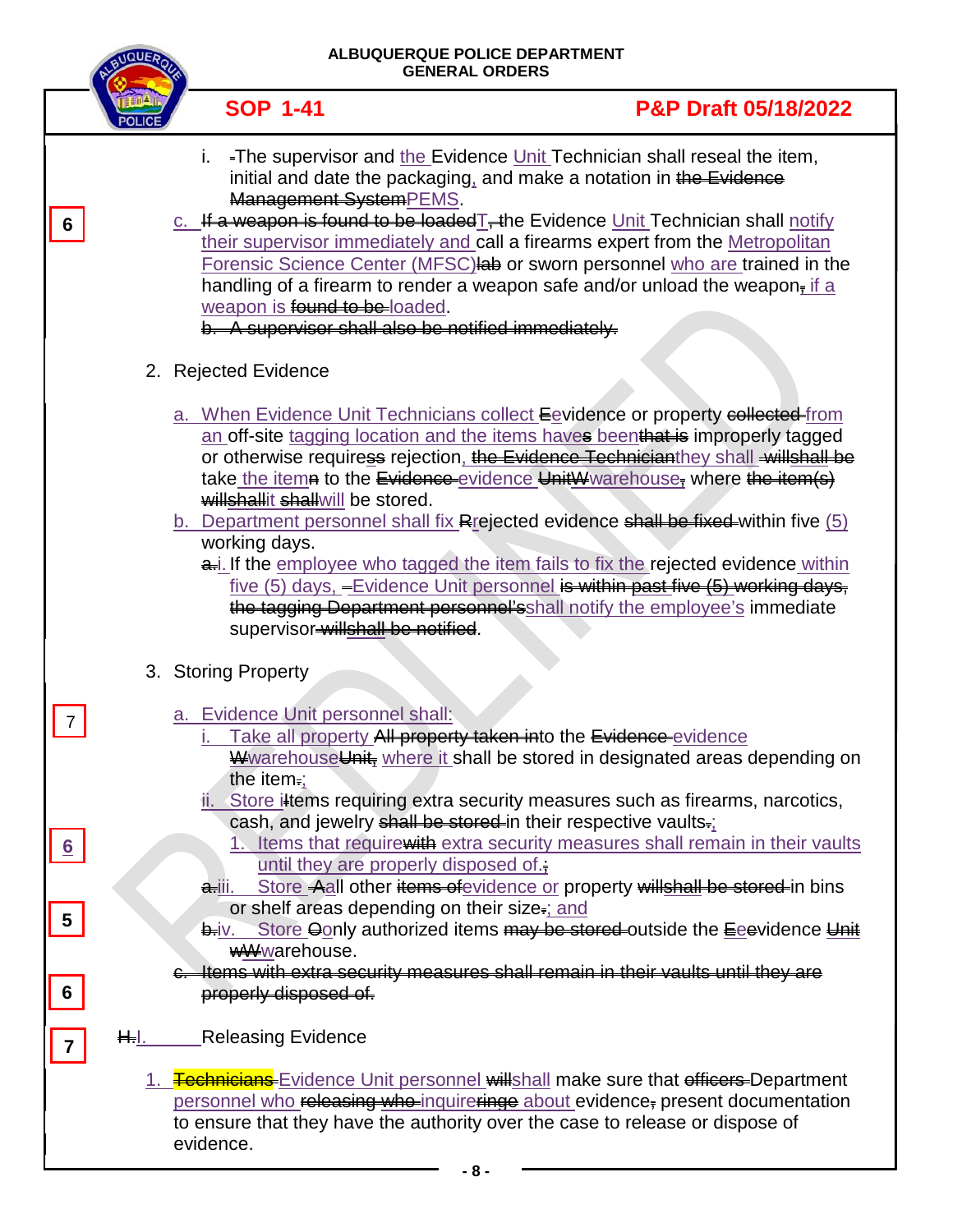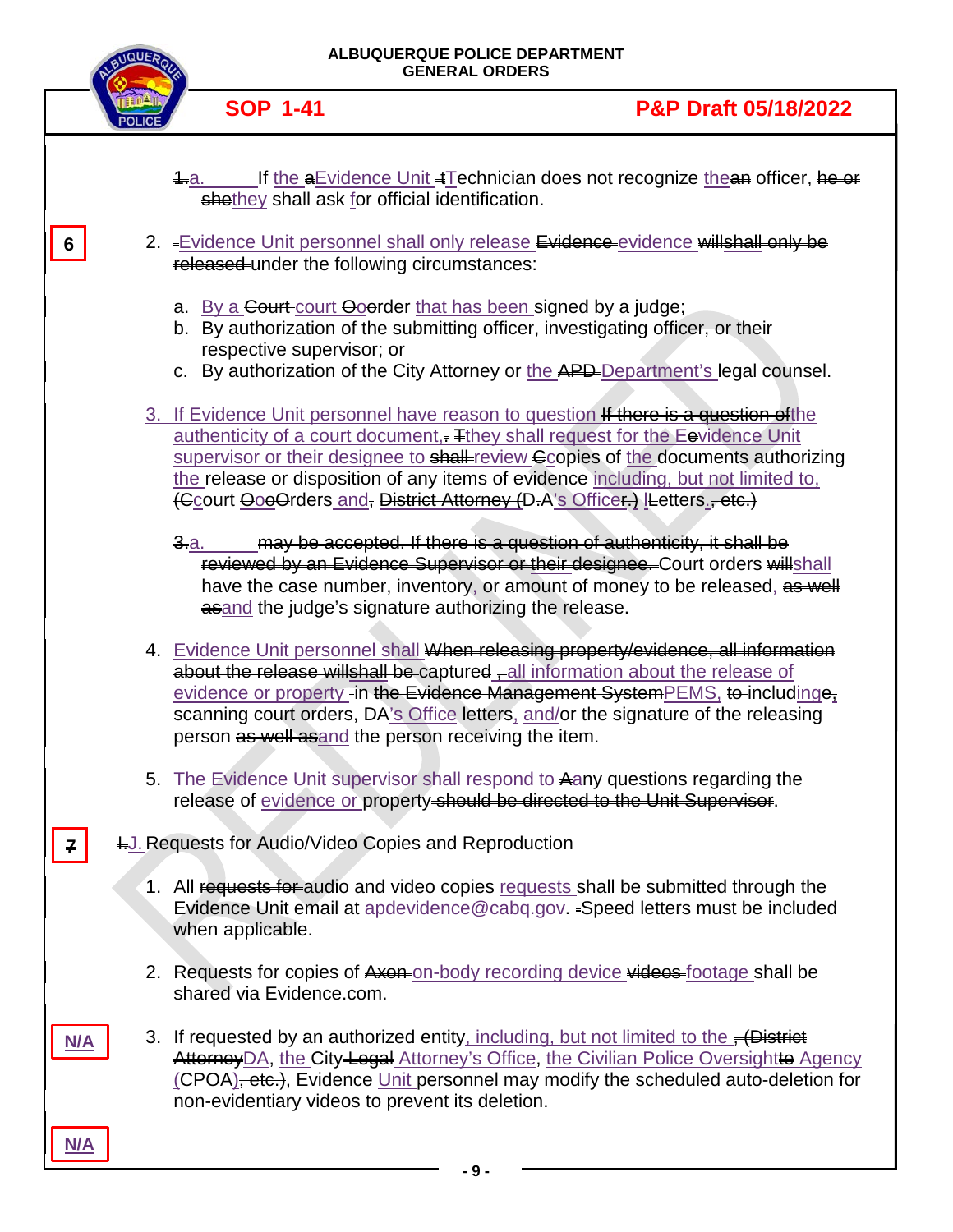|   |      | ALBUQUERQUE POLICE DEPARTMENT<br><b>GENERAL ORDERS</b> |                                                                                                                                                                                                                                                                                                                                                                                                                                                                                                                                                                                                                                     |  |
|---|------|--------------------------------------------------------|-------------------------------------------------------------------------------------------------------------------------------------------------------------------------------------------------------------------------------------------------------------------------------------------------------------------------------------------------------------------------------------------------------------------------------------------------------------------------------------------------------------------------------------------------------------------------------------------------------------------------------------|--|
|   |      | <b>SOP 1-41</b>                                        | <b>P&amp;P Draft 05/18/2022</b>                                                                                                                                                                                                                                                                                                                                                                                                                                                                                                                                                                                                     |  |
|   |      |                                                        | 4. The disposition of evidentiary videos shall follow the same policy as other<br>evidence, as described inconsistent with -SOP -Collection, Submission, and<br>Disposition of Evidence and Property (refer to SOP Collection, Submission, and<br>Disposition of Evidence and for sanction classifications and additional duties).                                                                                                                                                                                                                                                                                                  |  |
| 7 | J.Κ. | Final Disposition of Evidence/Property/Evidence        |                                                                                                                                                                                                                                                                                                                                                                                                                                                                                                                                                                                                                                     |  |
|   |      | Deepartment.                                           | 1. The APDepartment Evidence Unit personnel willshall follow guidelines in pursuant<br>to NMSA 1978 §§ 29-1-13 through 29-1-15 Unclaimed property; inventory the New<br>Mexico sState sStatutes and require written disposition authority from either the<br>DAistrict Attorney's effice Office, the City Attorney's Office, the investigation<br>investigating officer, and/or-an DepartmentAPD/BBernalillo County Sheriff's Office<br>supervisor (Ssergeant andor above <sub>3</sub> , or an Evidence Unit supervisor-14, or above)<br>as appropriate before the disposition of property/ <b>exe</b> evidence is held by this the |  |
|   |      | requirements have been satisfied.<br>2.a.              | 2. Evidence Unit personnel shall complete Fthe final disposition of found, recovered,<br>and evidentiary property shall be accomplished as soon as possible after all legal<br>Any auction, destruction, or transfers shall be done in compliance with<br>NMSA 1978, §§ 29-1-13 through 29-1-15-Unclaimed property; inventoryNew<br>Mexico State Statue sections 29-1-13 through 29-1-15 NMSA 1978.                                                                                                                                                                                                                                 |  |
|   |      | <b>Evidence Unit.</b>                                  | 3. Before disposing of any item in the custody of the Evidence Unit, the Evidence Unit<br>personnel is responsible forshall ensureverifying the proper and legal final<br>disposition of the items-before disposing of any item in their custody of the                                                                                                                                                                                                                                                                                                                                                                             |  |
|   |      | the process.                                           | 4. The Performance Metrics Unit personnel willshall be notified and have the authority<br>to conduct a physical inspection of the items being disposed of at any time-during                                                                                                                                                                                                                                                                                                                                                                                                                                                        |  |
|   |      | list or with the inspection of the items.<br>$3-b.$    | a. The Performance Metrics Unit has personnel shall have the authority to stop<br>any destruction process because of discrepancies in the evidence destruction<br>The Evidence Unit willshall be responsible for documenting all<br>destructions/disposals and forwarding this report to the Inspections Unit.                                                                                                                                                                                                                                                                                                                      |  |
|   |      | court order.                                           | 4.5. The Evidence Unit will shall not return any contraband to any party involved in<br>the seizure of the items without proper authorization. It is the Evidence policy of<br>this-Uunit's policy to dispose of these items by destroying them after obtaining a                                                                                                                                                                                                                                                                                                                                                                   |  |
|   |      | <del>5.</del> 6.                                       | Drug lab chemicals, and equipment, or biohazard items that are not needed for<br>prosecution will shall be disposed of, by following consistent with Environmental                                                                                                                                                                                                                                                                                                                                                                                                                                                                  |  |